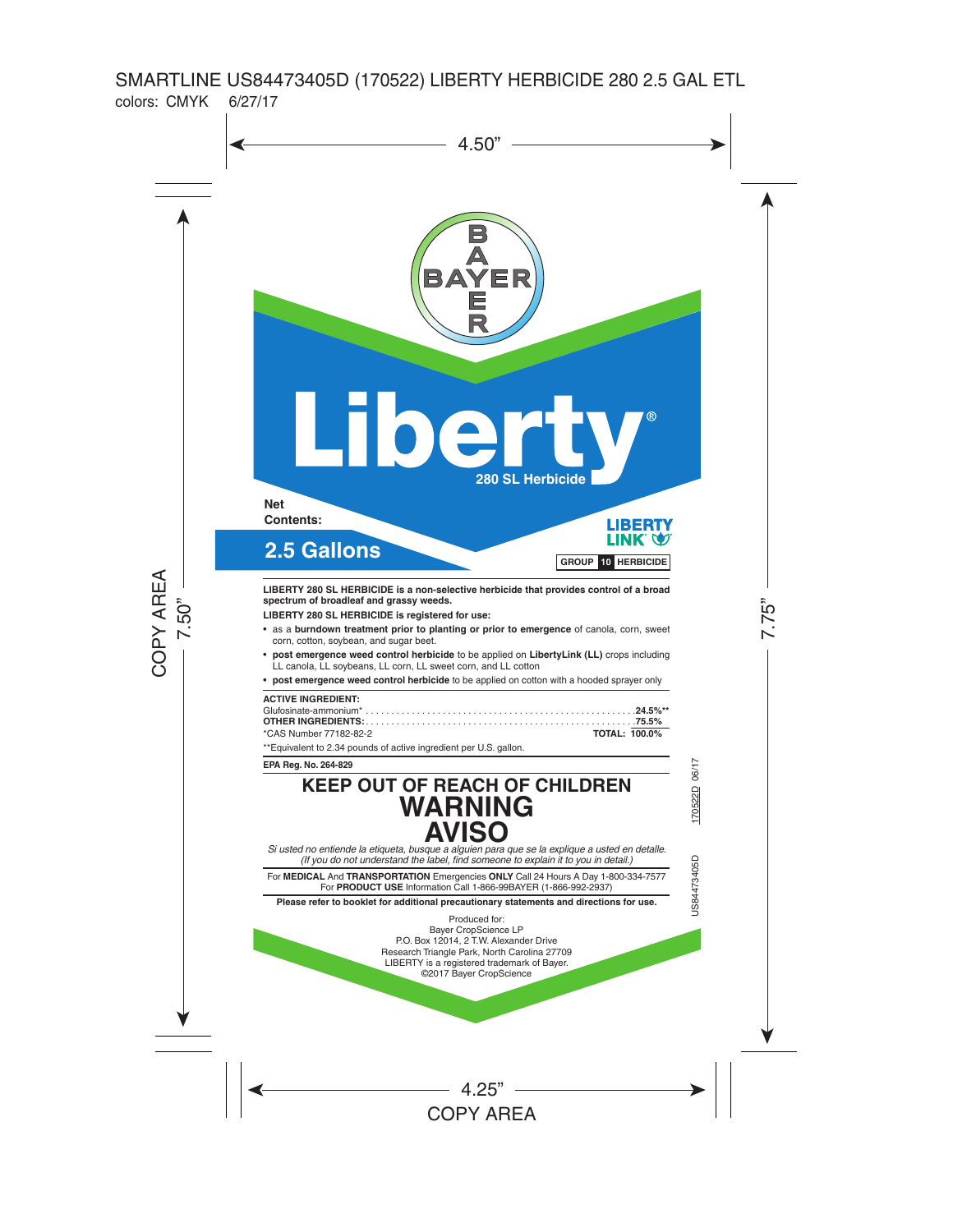## **FIRST AID**

| IF IN EYES:          | • Hold eye open and rinse slowly and gently with water for<br>15-20 minutes.<br>• Remove contact lenses, if present, after the first 5 minutes,<br>then continue rinsing eye.<br>• Get medical attention if irritation develops or persists.                                    |
|----------------------|---------------------------------------------------------------------------------------------------------------------------------------------------------------------------------------------------------------------------------------------------------------------------------|
| <b>IF ON SKIN:</b>   | • Take off contaminated clothing.<br>• Rinse skin immediately with plenty of water for 15-20<br>minutes.<br>• Call a poison control center or doctor for treatment advice.                                                                                                      |
| <b>IF SWALLOWED:</b> | • Call a poison control center or doctor immediately for<br>treatment advice.<br>• Have person sip a glass of water if able to swallow.<br>• Do not induce vomiting unless told to by a poison control<br>center or doctor.<br>. Do not give anything to an unconscious person. |

**HOT LINE NUMBER:** Have the product container or label with you when calling a poison control center or doctor, or when going for treatment. Call 1-800-334-7577 for emergency medical treatment information.

**NOTE TO PHYSICIAN:** If this product is ingested, endotracheal intubation and gastric lavage should be performed as soon as possible, followed by charcoal and sodium sulfate administration. Additionally, call 1-800-334-7577 immediately for further information.

#### **PRECAUTIONARY STATEMENTS HAZARDS TO HUMANS AND DOMESTIC ANIMALS WARNING**

Causes substantial but temporary eye injury. Harmful if absorbed through skin. Harmful if swallowed. Do not get in eyes, on skin, or on clothing. Wear protective eyewear (goggles, face shield, or safety glasses). Prolonged or frequently repeated skin contact may cause allergic reactions in some individuals. Wash thoroughly with soap and water after handling and before eating, drinking, chewing gum, using tobacco, or using the toilet. Remove and wash contaminated clothing before use.

#### **Personal Protective Equipment (PPE)**

Some materials that are chemical-resistant to this product are listed below.

#### **Applicators and other handlers must wear:**

Long sleeved shirt and long pants; chemical-resistant gloves such as barrier laminate, butyl rubber ≥14 mils, nitrile rubber ≥14 mils, neoprene rubber ≥14 mils, polyvinyl chloride (PVC) ≥14 mils, or Viton® ≥14 mils; shoes and socks; protective evewear (goggles, face shield or safety glasses).

All handlers must wear long-sleeve shirts, long pants, shoes, and socks.

Mixer/loaders supporting aerial applications to corn, canola, soybean, and cotton must use closed mixing/loading systems.

Applicators using ground boom equipment with open cabs to treat cotton must wear long-sleeve shirts, long pants, shoes, and socks plus chemical-resistant gloves.

Mixer/loaders supporting ground boom applications corn, canola, soybean, and cotton must wear long-sleeve shirts, long pants, shoes, and socks plus chemicalresistant gloves.

Discard clothing and other absorbent materials that have been drenched or heavily contaminated with this product's concentrate. Do not reuse them. Follow manufacturer's instructions for cleaning/maintaining PPE. If no such instructions for washables exist, use detergent and hot water. Keep and wash PPE separately from other laundry.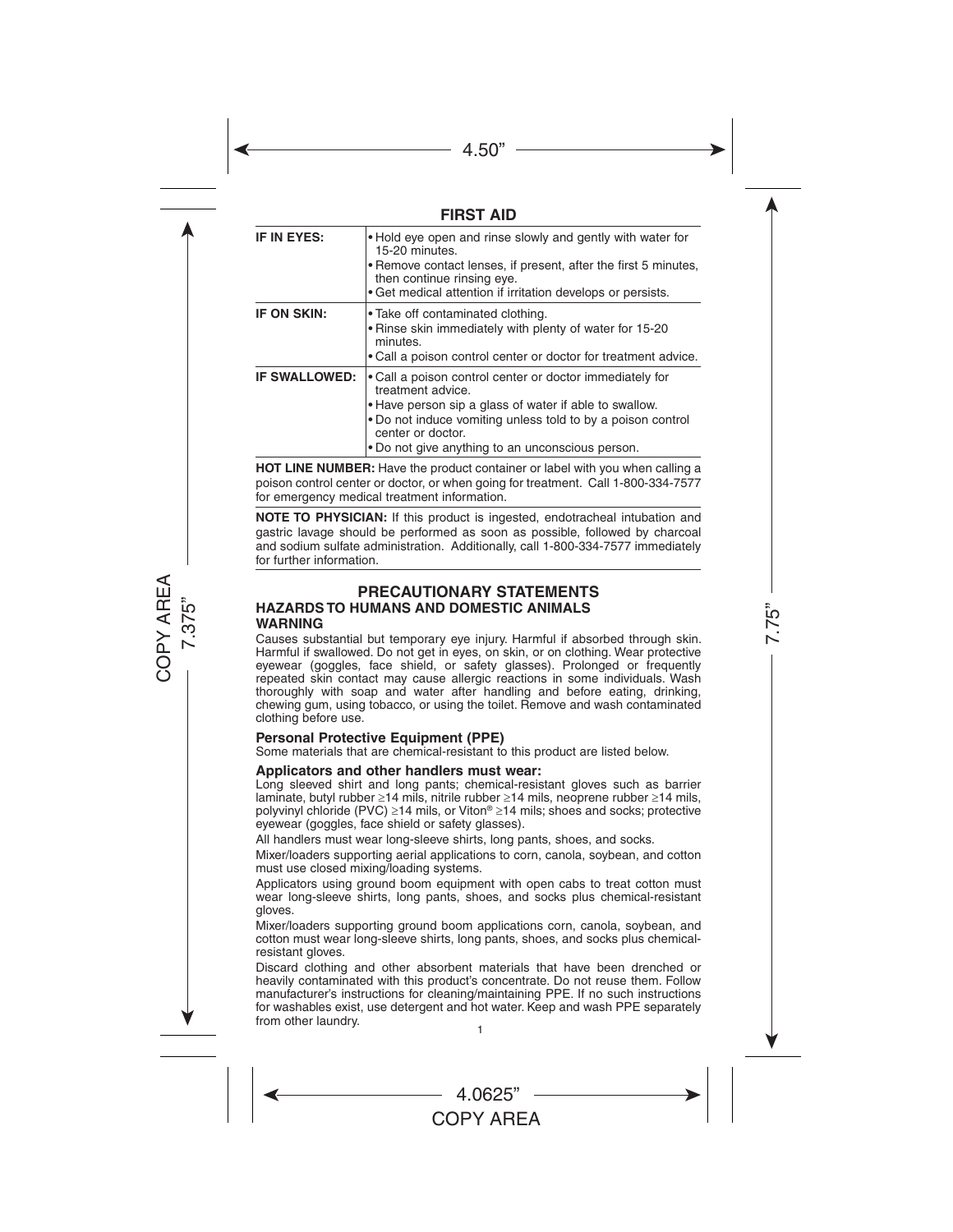## **USER SAFETY RECOMMENDATIONS**

#### **Users should:**

Wash hands before eating, drinking, chewing gum, using tobacco, or using the toilet. Remove clothing/PPE immediately if pesticide gets inside. Then wash thoroughly and put on clean clothing.

Remove PPE immediately after handling this product. Wash the outside of gloves before removing. As soon as possible, wash thoroughly and change into clean clothing.

#### **ENGINEERING CONTROL STATEMENT**

When handlers use closed systems, enclosed cabs, or aircraft in a manner that meets the requirements listed in the Worker Protection Standard (WPS) for agricultural pesticides [40 CFR 170.240(d) (4-6)], the handler PPE requirements may be reduced or modified as specified in the WPS.

#### **ENVIRONMENTAL HAZARDS**

Do not apply directly to water or to areas where surface water is present. Do not apply to intertidal areas below the mean high water mark. Do not contaminate water by cleaning of equipment or disposal of equipment wash waters or rinsate.

This pesticide is toxic to vascular plants and should be used strictly in accordance with the drift and run-off precautions on this label in order to minimize off-site exposures.

Under some conditions, this product may have a potential to run-off to surface water or adjacent land. Where possible, use methods which reduce soil erosion, such as no till, limited till and contour plowing; these methods also reduce pesticide run-off. Use of vegetation filter strips along rivers, creeks, streams, wetlands, etc. or on the downhill side of fields where run-off could occur to minimize water runoff is recommended.

#### **DIRECTIONS FOR USE**

#### **It is a violation of Federal law to use this product in a manner inconsistent with its labeling.**

Do not use this product until you have read the entire label. Do not apply this product in a way that will contact workers or other persons, either directly or through drift. Only protected handlers may be in the area during application.

For any requirements specific to your State or Tribe, consult the agency responsible for pesticide regulation.

**In the State of New York Only: Not For Use In Nassau and Suffolk Counties.**

#### **AGRICULTURAL USE REQUIREMENTS**

Use this product only in accordance with its labeling and with the Worker Protection Standard, 40 CFR part 170. This Standard contains requirements for the protection of agricultural workers on farms, forests, nurseries, and foreen to an interest of agricultural pesticides. It contains greenhouses; and handlers of agricultural pesticides. requirements for training, decontamination, notification, and emergency assistance. It also contains specific instructions and exceptions pertaining to the statements on this label about personal protective equipment (PPE), and restricted-entry intervals. The requirements in this box only apply to uses of this product that are covered by the Worker Protection Standard. Do not enter or allow worker entry into treated areas during the restricted entryinterval (REI) of 12 hours, with the following exceptions:

- • Canola scouting REI of 2 days
- Field corn and soybean scouting REI of 6 days
- • Do not move irrigation pipe within 11 days of an application for any crop except sweet corn irrigation activities which has a 5 day REI.

PPE required for early entry to treated areas that is permitted under the Worker Protection Standard and that involves contact with anything that has been treated, such as plants, soil, or water, is: coveralls worn over short-sleeved shirt and short pants; chemical resistant gloves such as barrier laminate, butyl rubber ≥14 mils, nitrile rubber ≥14 mils, neoprene rubber ≥14 mils, polyvinyl chloride (PVC) ≥14 mils, or Viton® ≥14 mils; chemical resistant footwear plus socks; protective eyewear (goggles, face shield or safety glasses).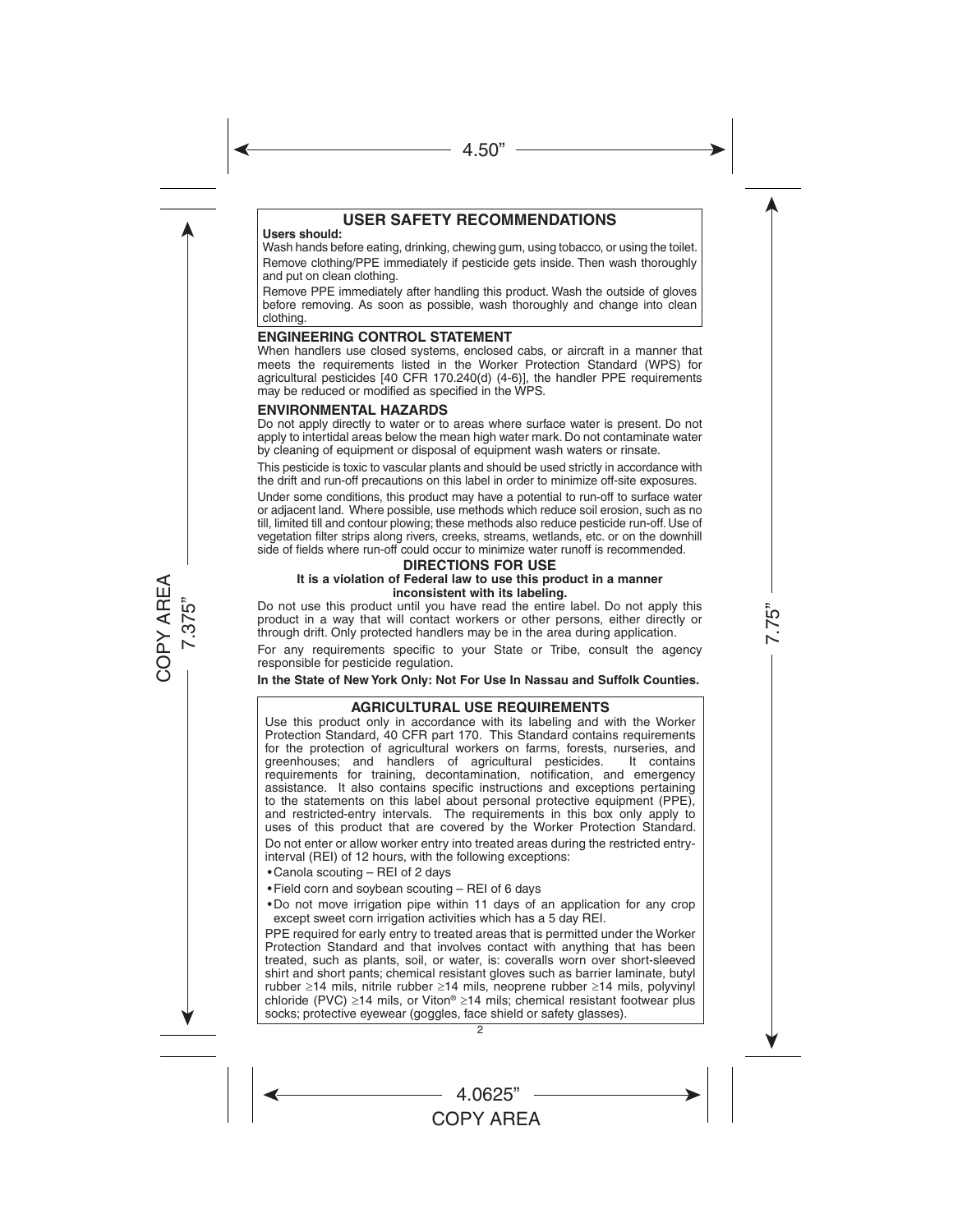#### **IMPORTANT CROP SAFETY INFORMATION READ BEFORE USING THIS PRODUCT**

LIBERTY® 280 SL HERBICIDE may be applied as a **burndown treatment prior to planting or prior to emergence** of canola, corn, sweet corn, cotton, soybean, and sugar beet.

**Post emergence row crop applications** of LIBERTY 280 SL HERBICIDE may be made only to crops tolerant to the active ingredient in this product. Bayer CropScience does not warrant the use of this product on crops other than those designated as LibertyLink® to safely withstand the application of LIBERTY 280 SL HERBICIDE.

The basis of selectivity of LIBERTY 280 SL HERBICIDE in crops is the presence of a gene in LibertyLink crops which results in a plant that is tolerant to the active ingredient of LIBERTY 280 SL HERBICIDE. Crops not containing this gene will not be tolerant to LIBERTY 280 SL HERBICIDE and severe crop injury and/or death may occur. Do not allow spray to contact foliage or green tissue of desirable vegetation other than crops tolerant to the active ingredient in this product.

LIBERTY 280 SL HERBICIDE may be applied to conventional or other transgenic cotton not tolerant to the active ingredient in LIBERTY 280 SL HERBICIDE using a hooded sprayer.

## **PRODUCT INFORMATION**

#### **LIBERTY 280 SL HERBICIDE is a water-soluble non-selective herbicide for application as a foliar spray for the control of a broad spectrum of emerged broadleaf and grassy weeds.**

#### **LIBERTY 280 SL HERBICIDE is registered for use:**

- as a burndown treatment prior to planting or prior to emergence of canola, corn, sweet corn, cotton, soybean and sugar beet.
- • post emergence weed control herbicide to be applied on LL crops including LL canola, LL soybeans, LL corn, LL sweet corn and LL cotton.
- • post emergence weed control herbicide to be applied on cotton with a hooded sprayer only.

**LIBERTY 280 SL HERBICIDE** is only foliar-active with little or no activity in soil. Weeds that emerge after application will not be controlled.

#### **LIBERTY 280 SL HERBICIDE**:

- apply to actively growing small weeds as specified in the Weed Control for Row Crops section.
- LIBERTY 280 SL HERBICIDE is a contact herbicide and requires uniform thorough spray coverage.
- • Warm temperatures, high humidity, and bright sunlight improve the performance of LIBERTY 280 SL HERBICIDE.
- • Necrosis of leaves and young shoots occur within 2 to 4 days after application under good growing conditions.
- LIBERTY 280 SL HERBICIDE is rainfast four (4) hours after application to most weed species; therefore, rainfall within four (4) hours may necessitate retreatment or may result in reduced weed control.
- • To avoid the possibility of reduced lambsquarters and velvetleaf control, applications should be made between dawn and 2 hours before sunset.
- • Weed control may be reduced if application is made when heavy dew, fog, and *(continued)*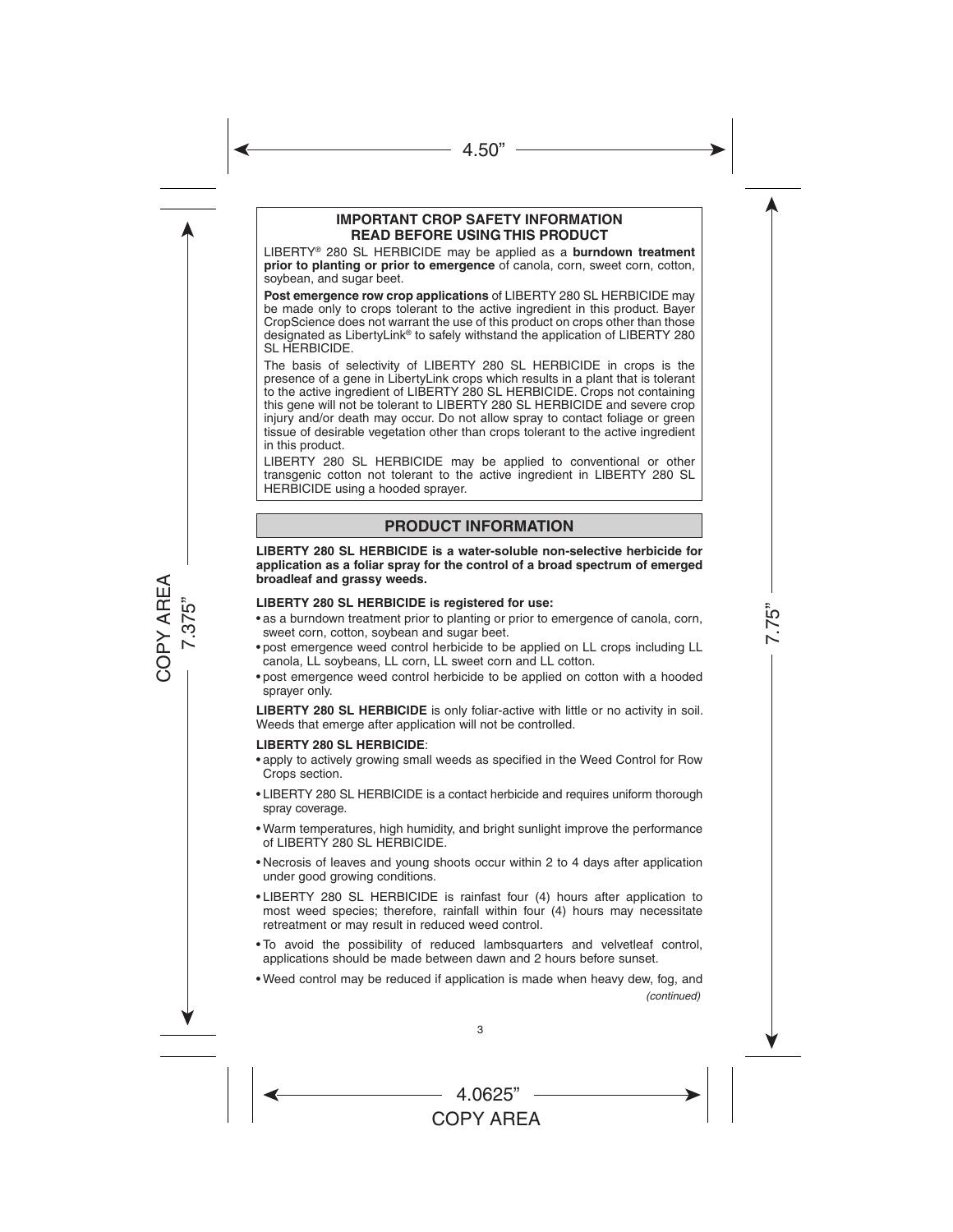mist/rain are present; or when weeds are under stress due to environmental conditions such as drought, cool temperatures, or extended periods of cloudiness.

- • To maximize weed control, do not cultivate from 5 days before an application to 7 days after an application.
- • Consult your local Cooperative Extension Service or Bayer CropScience Representative for guidelines on the optimum application timing for LIBERTY 280 SL HERBICIDE in your region.

#### **ROTATIONAL CROP RESTRICTIONS**

Rotational crop planting intervals following application of LIBERTY 280 SL HERBICIDE are listed below. Failure to comply with these restrictions may result in illegal residues in rotated crops.

| <b>Rotational Crop</b>                                                                                                                                           | <b>Plant Back Interval (Minimum Rotational</b><br><b>Crop Planting Interval from Last</b><br>Application) |
|------------------------------------------------------------------------------------------------------------------------------------------------------------------|-----------------------------------------------------------------------------------------------------------|
| Canola, Corn, Sweet Corn, Soybean,<br>Cotton and Sugar beets                                                                                                     | May be planted at any time                                                                                |
| Root and Tuber Vegetables, Leafy<br>Vegetables, Brassica Leafy Vegetables and<br>Small Grains (barley, buckwheat, oats, rye,<br>teosinte, triticale, and wheat). | 70 Days                                                                                                   |
| <b>Other Crops</b>                                                                                                                                               | 180 Days                                                                                                  |

#### **RESISTANCE MANAGEMENT**

LIBERTY 280 SL HERBICIDE is a Group 10 Herbicide, i.e., an glutamine synthetase inhibitor. A given weed population may contain or develop resistance to a herbicide after repeated use. Appropriate resistance-management strategies should be followed to mitigate or delay resistance. The following Integrated Weed Management Techniques are effective in reducing problems with herbicide resistant weed biotypes. It is best to use multiple practices to manage or delay resistance, as no single strategy is likely to be totally effective.

- **Rotate crops.** Crop rotation diversifies weed management.
- • **Rotate herbicide-tolerant traits.** Alternate herbicide-tolerant (HT) traits and/or use HT trait stacks for more efficient rotation.
- • **Use multiple herbicide sites of action.** Use tankmix partners and multiple SOAs during both the growing season and from year to year to reduce the selection pressure of a single SOA.
- • **Know your weeds, know your fields.** Closely monitor problematic areas with difficult-to-control weeds or dense weed populations.
- • **Start with clean fields.** Effective tillage or the use of a burndown herbicide program can control emerged weeds prior to planting.
- **Stay clean use residual herbicides.** Regardless of tillage system, pre-emergence or early post-emergence soil-applied residual herbicides should be used when possible.
- • **Apply herbicides correctly.** Ensure proper application, including timing, full use-rates and appropriate spray volumes.
- • **Control weed escapes.** Consider spot herbicide applications, row wicking, cultivation or hand removal of weeds or other techniques to stop weed seed production and improve weed management.
- Zero tolerance reduce the seed bank. Do not allow surviving weeds to set *(continued)*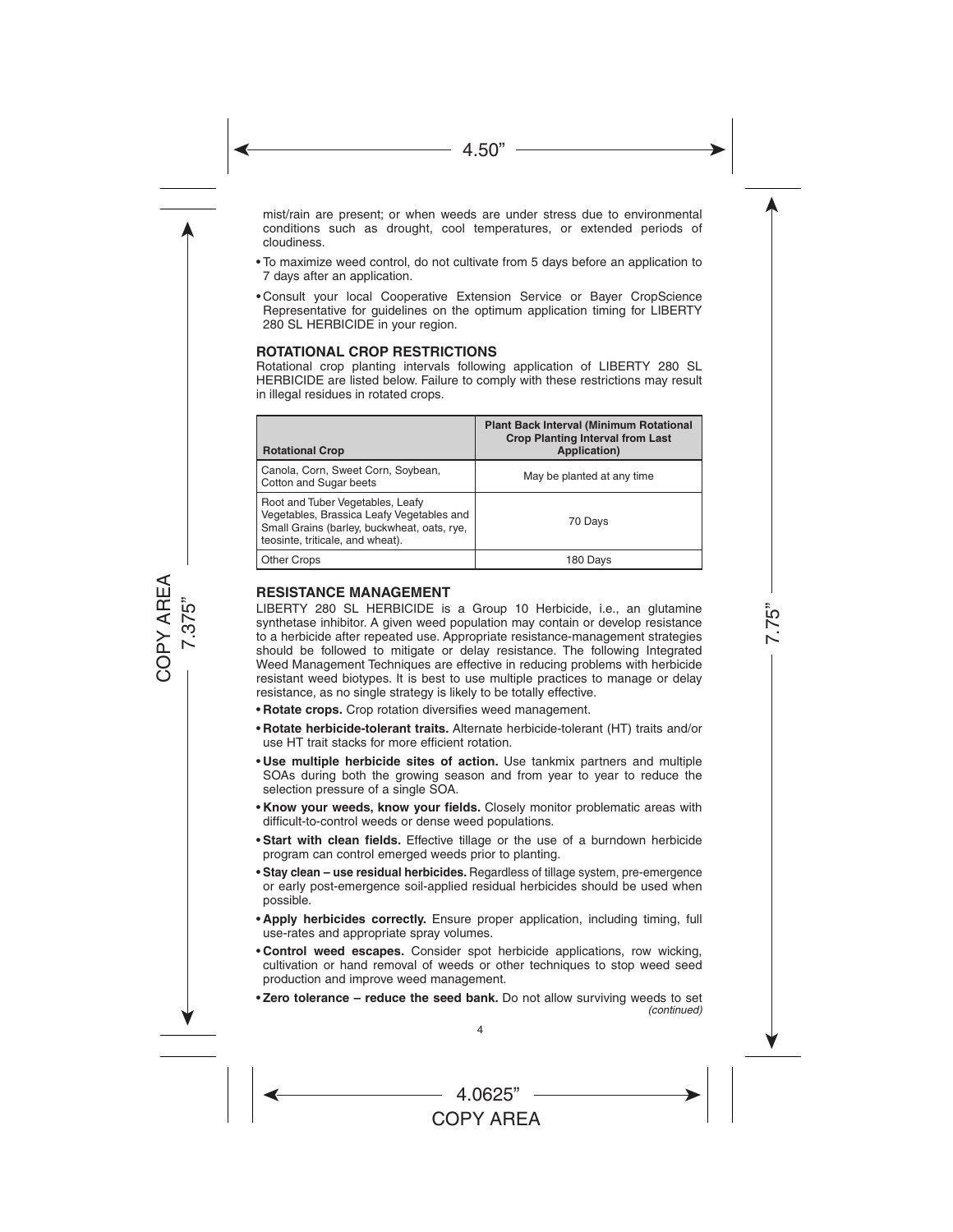seed, which will help decrease weed populations from year to year and prevent major weed shifts.

• **Clean equipment.** Prevent the spread of herbicide-resistant weeds and their seeds.

Contact your local extension specialist, certified crop advisory and /or Bayer CropScience representative for additional resistance management or IPM recommendation. Also for more information on Weed Resistance Management, visit the Herbicide Resistance Action Committee (HRAC) on the web at http://www.hracglobal.com.

#### **WEED CONTROL FOR ROW CROPS**

Rates in ounces of formulated product per acre for the control of weeds as shown in the weed control tables. In weed populations with mixed species, apply at a rate needed for the species targeting less than three inch weeds.

| Table 1. Broadleaf Weeds Controlled (including Glyphosate-, Triazine-,<br>PPO-, ALS-, HPPD-, and Auxin-Resistant Biotypes) |                         |                                                                 |                                                                 |
|----------------------------------------------------------------------------------------------------------------------------|-------------------------|-----------------------------------------------------------------|-----------------------------------------------------------------|
|                                                                                                                            |                         | 22 fl oz/A                                                      | 32 - 43 fl oz/A                                                 |
| <b>Common Name</b>                                                                                                         | <b>Scientific Name</b>  | $C = Control$<br>$NR = Not$<br>Recommended<br>$S =$ Suppression | $C = Control$<br>$NR = Not$<br>Recommended<br>$S =$ Suppression |
| Amaranth, Palmer                                                                                                           | Amaranthus palmeri      | NR.                                                             | C                                                               |
| Anoda, spurred                                                                                                             | Anoda cristata          | C                                                               | C                                                               |
| Beggarweed, Florida                                                                                                        | Desmodium tortuosum     | C                                                               | C                                                               |
| <b>Black medic</b>                                                                                                         | Medicago lupulina L.    | C                                                               | C                                                               |
| Blueweed. Texas                                                                                                            | Helianthus ciliaris DC. | C                                                               | C                                                               |
| Buckwheat, wild                                                                                                            | Polygonum convolvulus   | C                                                               | C                                                               |
| <b>Buffalobur</b>                                                                                                          | Solanum cornutum        | C                                                               | C                                                               |
| Burcucumber                                                                                                                | Sicyos angulatus        | C                                                               | Ċ                                                               |
| Catchweed bedstraw (cleavers)                                                                                              | Galium aparine L.       | C                                                               | C                                                               |
| Carpetweed                                                                                                                 | Mollugo verticillata    | C                                                               | C                                                               |
| Chickweed, common                                                                                                          | Stellaria media         | C                                                               | C                                                               |
| Cocklebur, common                                                                                                          | Xanthium strumarium     | C                                                               | C                                                               |
| Copperleaf, hophornbeam                                                                                                    | Acalypha ostryaefolia   | C                                                               | C                                                               |
| Cotton, volunteer <sup>1</sup>                                                                                             | Gossypium sp.           | C <sup>1</sup>                                                  | C <sup>1</sup>                                                  |
| Croton, tropic                                                                                                             | Croton glandulosus      | C                                                               | C                                                               |
| Croton, woolly                                                                                                             | Croton capitatus        | C                                                               | C                                                               |
| Eclipta                                                                                                                    | Eclipta alba            | C                                                               | C                                                               |
| Devil's claw                                                                                                               | Proboscidea Louisiana   | C                                                               | C                                                               |
| Fleabane, annual                                                                                                           | Erigeron annuus         | C                                                               | C                                                               |
| Galinsoga, hairy                                                                                                           | Galinsoga ciliate       | C                                                               | C                                                               |
| Galinsoga, small flower                                                                                                    | Galinsoga parviflora    | C                                                               | C                                                               |
| Groundcherry, cutleaf                                                                                                      | Physalis angulate       | C                                                               | C                                                               |
| Geranium, cutleaf                                                                                                          | Geranium dissectrum L.  | C                                                               | C                                                               |
| Hempnettle                                                                                                                 | Galeopsis sp.           | C                                                               | C                                                               |
| Horsenettle, Carolina <sup>2</sup>                                                                                         | Solanum carolinense     | C <sup>2</sup>                                                  | C <sup>2</sup>                                                  |
| Jimsonweed                                                                                                                 | Datura stramonium       | C                                                               | C                                                               |

*(continued)*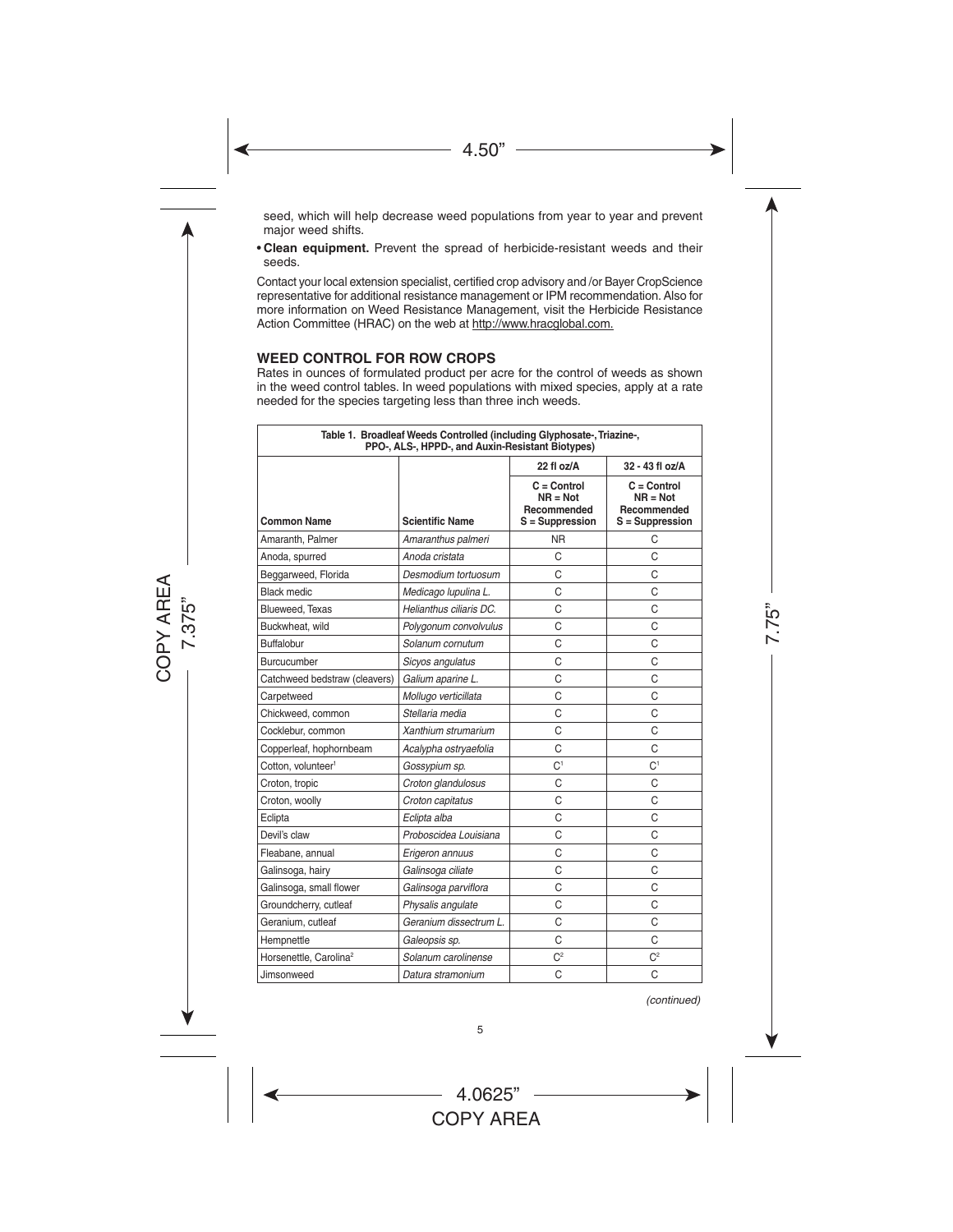| Table 1. Broadleaf Weeds Controlled (including Glyphosate-, Triazine-,<br>PPO-, ALS-, HPPD-, and Auxin-Resistant Biotypes) (continued) |                                          |                                                               |                                                               |  |
|----------------------------------------------------------------------------------------------------------------------------------------|------------------------------------------|---------------------------------------------------------------|---------------------------------------------------------------|--|
|                                                                                                                                        |                                          | 22 fl oz/A                                                    | 32 - 43 fl oz/A                                               |  |
| <b>Common Name</b>                                                                                                                     | <b>Scientific Name</b>                   | $C = Control$<br>$NR = Not$<br>Recommended<br>S = Suppression | $C = Control$<br>$NR = Not$<br>Recommended<br>S = Suppression |  |
| Knotweed                                                                                                                               | Polygonum spec.                          | C                                                             | C                                                             |  |
| Kochia                                                                                                                                 | Kochia scoparia                          | C                                                             | C                                                             |  |
| Ladysthumb                                                                                                                             | Polygonum persicaria                     | C                                                             | Ċ                                                             |  |
| Lambsquarters, common                                                                                                                  | Chenopodium album                        | С                                                             | С                                                             |  |
| Mallow, common                                                                                                                         | Malva spec.                              | C                                                             | C                                                             |  |
| Mallow, Venice                                                                                                                         | <b>Hibiscus trionum</b>                  | C                                                             | C                                                             |  |
| Marestail <sup>3</sup>                                                                                                                 | Conyza Canadensis                        | S                                                             | C                                                             |  |
| Marsh-elder, annual                                                                                                                    | lva annua                                | С                                                             | С                                                             |  |
| Morningglory, entireleaf                                                                                                               | Ipomoea hederacea var.<br>intergriuscula | C                                                             | C                                                             |  |
| Morningglory, ivyleaf                                                                                                                  | Ipomoea hederacea                        | C                                                             | C                                                             |  |
| Morningglory, pitted                                                                                                                   | Ipomoea lacunose                         | С                                                             | С                                                             |  |
| Morningglory, sharppod                                                                                                                 | Ipomoea cordatotriloba                   | C                                                             | C                                                             |  |
| Morningglory, smallflower                                                                                                              | Jacquemontia tamnifolia                  | С                                                             | С                                                             |  |
| Morningglory, tall                                                                                                                     | Lpomoea purppurea                        | C                                                             | C                                                             |  |
| Mustard, wild                                                                                                                          | Sinapis arvensis                         | С                                                             | С                                                             |  |
| Nightshade, black                                                                                                                      | Solanum nigrum                           | C                                                             | Ċ                                                             |  |
| Nightshade, eastern black                                                                                                              | Solanum ptycanthum                       | C                                                             | Ċ                                                             |  |
| Nightshade, hairy                                                                                                                      | Solanum sarrachoides                     | C                                                             | C                                                             |  |
| Pennycress                                                                                                                             | Thlaspi arvense                          | C                                                             | C                                                             |  |
| Pigweed, redroot                                                                                                                       | Amaranthus retroflexus                   | C                                                             | C                                                             |  |
| Pigweed, prostrate                                                                                                                     | Amaranthus blitoides                     | С                                                             | С                                                             |  |
| Pigweed, spiny                                                                                                                         | Amaranthus spinosus                      | C                                                             | C                                                             |  |
| Pigweed, smooth                                                                                                                        | Amaranthus hybridus                      | С                                                             | С                                                             |  |
| Pigweed, tumble                                                                                                                        | Amaranthus albus                         | C                                                             | Ċ                                                             |  |
| Puncturevine                                                                                                                           | Tribulus terrestris                      | C                                                             | C                                                             |  |
| Purslane, common                                                                                                                       | Portulaca oleracea                       | C                                                             | C                                                             |  |
| Pusley, Florida                                                                                                                        | Richardia scabra                         | S                                                             | C                                                             |  |
| Ragweed, common                                                                                                                        | Ambrosia artemisiifolia                  | C                                                             | Ċ                                                             |  |
| Ragweed, giant                                                                                                                         | Ambrosia trifida                         | C                                                             | C                                                             |  |
| Senna coffee                                                                                                                           | Cassia occidentalis                      | C                                                             | C                                                             |  |
| Sesbania, hemp                                                                                                                         | Sesbania herbacea                        | C                                                             | C                                                             |  |
| Shepherd's-Purse                                                                                                                       | Capsella bursa-pastoris                  | C                                                             | C                                                             |  |
| Sicklepod (java bean)                                                                                                                  | Senna obtusifolia                        | C                                                             | С                                                             |  |
| Sida, prickly                                                                                                                          | Sida spinosa L.                          | С                                                             | С                                                             |  |
| Smartweed, Pennsylvania                                                                                                                | Polygonum<br>pensylvanicum               | С                                                             | С                                                             |  |
| Smell melon                                                                                                                            | Cucumis melo L. var.<br>Dudaim           | C                                                             | C                                                             |  |
| Sowthistle, annual                                                                                                                     | Sonchus oleraceus L.                     | С                                                             | С                                                             |  |
| Soybeans, volunteer <sup>1</sup>                                                                                                       | Glycine max                              | C <sup>1</sup>                                                | C <sup>1</sup>                                                |  |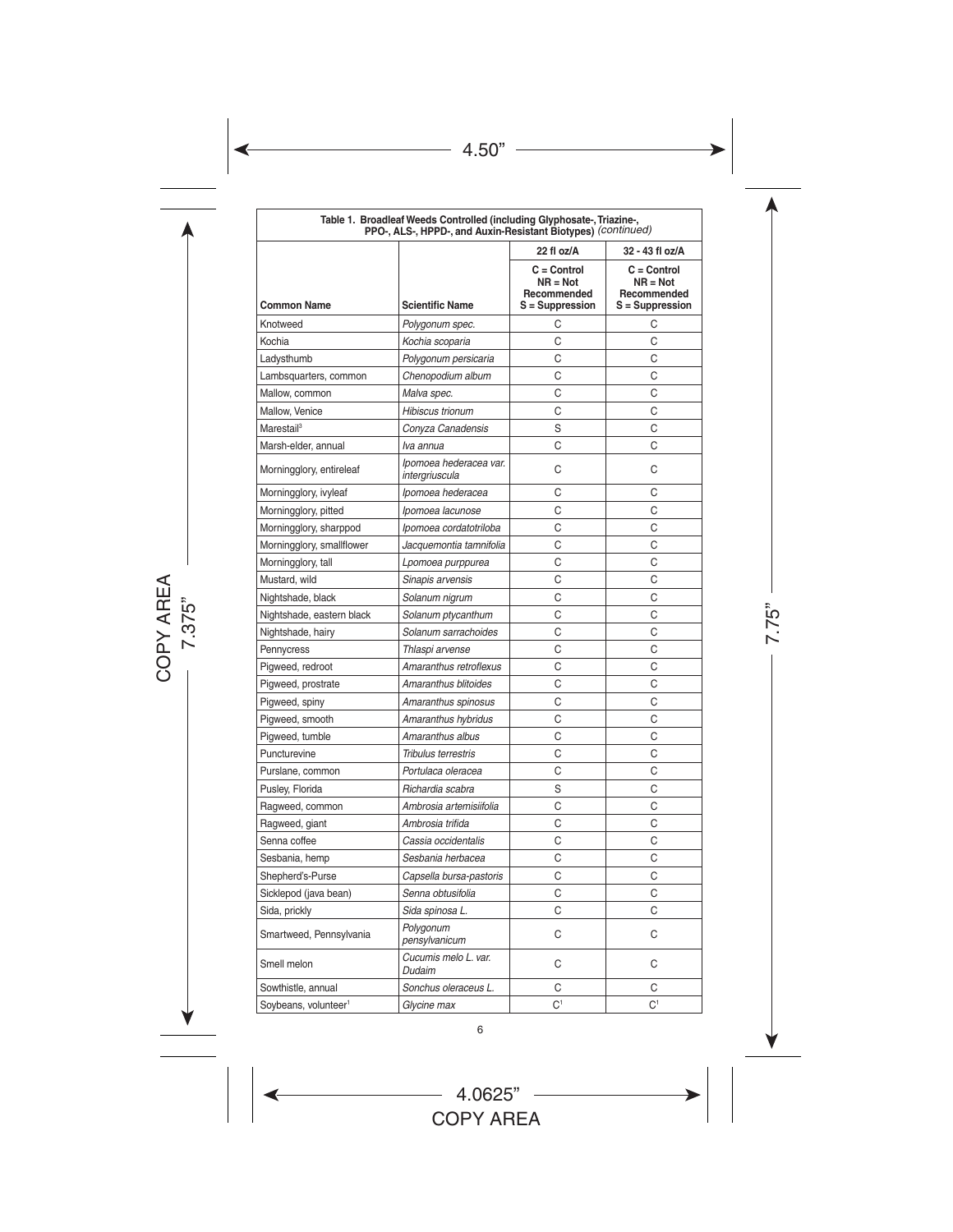| Table 1. Broadleaf Weeds Controlled (including Glyphosate-, Triazine-,<br>PPO-, ALS-, HPPD-, and Auxin-Resistant Biotypes) (continued) |                            |                                                               |                                                               |
|----------------------------------------------------------------------------------------------------------------------------------------|----------------------------|---------------------------------------------------------------|---------------------------------------------------------------|
|                                                                                                                                        |                            | 22 fl oz/A                                                    | 32 - 43 fl oz/A                                               |
| <b>Common Name</b>                                                                                                                     | <b>Scientific Name</b>     | $C = Control$<br>$NR = Not$<br>Recommended<br>S = Suppression | $C = Control$<br>$NR = Not$<br>Recommended<br>S = Suppression |
| Spurge, prostrate                                                                                                                      | Euphorbia humifusa         | C                                                             | C                                                             |
| Spurge, spotted                                                                                                                        | Euphorbia maculate L.      | C                                                             | C                                                             |
| Starbur, bristly                                                                                                                       | Acanthospermum<br>hispidum | C                                                             | C                                                             |
| Sunflower, common                                                                                                                      | Helianthus annuus          | C                                                             | C                                                             |
| Sunflower, prairie                                                                                                                     | Corythucha pura            | C                                                             | C                                                             |
| Sunflower, volunteer                                                                                                                   | Girassol                   | C                                                             | C                                                             |
| Thistle, Russian <sup>2</sup>                                                                                                          | Salsola kali               | $S^2$                                                         | C <sup>2</sup>                                                |
| Velvetleaf                                                                                                                             | Abutilon theophrasti       | C                                                             | C                                                             |
| Waterhemp, common                                                                                                                      | Amaranthus rudis           | NR.                                                           | C                                                             |
| Waterhemp, tall                                                                                                                        | Amaranthus<br>tuberculatos | <b>NR</b>                                                     | C                                                             |

<sup>1</sup> Volunteer LibertyLink crops from the previous season will not be controlled.

<sup>2</sup> May require sequential applications for control.

<sup>3</sup> For optimum control apply LIBERTY 280 SL HERBICIDE on 6" marestail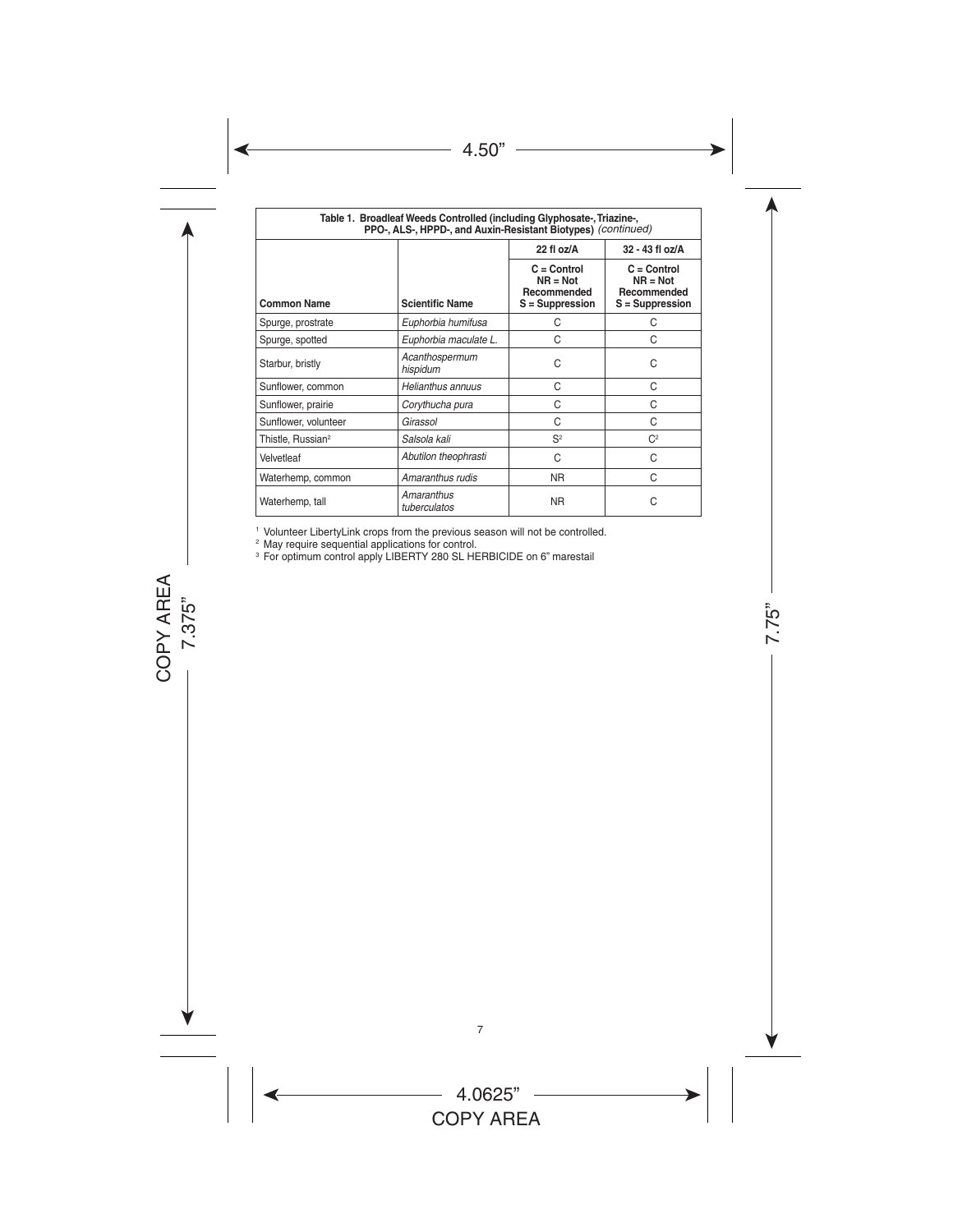| Table 2. Grass Weeds Controlled (including Glyphosate-, Triazine-,<br>PPO-, ALS-, HPPD-, and Auxin-Resistant Biotypes) |                            |                                  |                                                                               |
|------------------------------------------------------------------------------------------------------------------------|----------------------------|----------------------------------|-------------------------------------------------------------------------------|
|                                                                                                                        |                            | 22 fl oz/A                       | 32 - 43 fl oz/A                                                               |
| Common Name                                                                                                            | <b>Scientific Name</b>     | $C = Control$<br>S = Suppression | $C = Control$<br>NR = Not Recommended NR = Not Recommended<br>S = Suppression |
| Barley, volunteer <sup>3</sup>                                                                                         |                            | C <sup>3</sup>                   | C <sup>3</sup>                                                                |
| Barnyardgrass                                                                                                          | Echinochloa spec.          | C                                | C                                                                             |
| Bluegrass, annual                                                                                                      | Poa annua L.               | C                                | C                                                                             |
| Corn, volunteer <sup>1</sup>                                                                                           | Zea mays L.                | C <sup>1</sup>                   | C <sup>1</sup>                                                                |
| Crabgrass, large <sup>2</sup>                                                                                          | Digitaria sanguinalis      | C <sup>2</sup>                   | C <sup>2</sup>                                                                |
| Crabgrass, smooth <sup>2</sup>                                                                                         | Digitaria ischaemum        | C <sup>2</sup>                   | $\mathsf{C}^2$                                                                |
| Cupgrass, woolly                                                                                                       | Eriochloa villosa          | C                                | C                                                                             |
| Foxtail, bristly                                                                                                       | Setaria verticillata       | C                                | C                                                                             |
| Foxtail, giant                                                                                                         | Setaria faberi             | C                                | C                                                                             |
| Foxtail, green                                                                                                         | Setaria viridis            | C                                | C                                                                             |
| Foxtail, robust purple                                                                                                 | Setaria viridis            | C                                | C                                                                             |
| Foxtail, yellow <sup>2</sup>                                                                                           | Pennisetum glaucum         | C <sup>2</sup>                   | C <sup>2</sup>                                                                |
| Goosegrass <sup>3</sup>                                                                                                | Eleusine indica            | С <sup>3</sup>                   | $C^3$                                                                         |
| Johnsongrass,<br>seedling                                                                                              | Sorghum halepense          | C                                | C                                                                             |
| Junglerice                                                                                                             | Echinochloa colonum        | C                                | C                                                                             |
| Millet, wild-proso                                                                                                     | Panicum miliaceum L.       | C                                | C                                                                             |
| Millet, proso volunteer                                                                                                | Milium vernale             | C                                | C                                                                             |
| Oat, wild <sup>2</sup>                                                                                                 | Avena fatua                | C                                | C                                                                             |
| Panicum, fall                                                                                                          | Panicum<br>dichotomiflorum | C                                | C                                                                             |
| Panicum, Texas                                                                                                         | Panicum texanum            | C                                | C                                                                             |
| Rice, red                                                                                                              | Oryza sativa L.            | C                                | C                                                                             |
| Rice, volunteer <sup>1</sup>                                                                                           | Oryza sativa               | C <sup>1</sup>                   | C <sup>1</sup>                                                                |
| Sandbur, field <sup>2</sup>                                                                                            | Cenchrus pauciflorus       | S <sup>2</sup>                   | C <sup>2</sup>                                                                |
| Shattercane                                                                                                            | Sorghum vulgare<br>PERS.   | C                                | C                                                                             |
| Signalgrass, broadleaf                                                                                                 | Brachiaria platyphylla     | C                                | C                                                                             |
| Sprangletop                                                                                                            | Leptochloa spec.           | C                                | C                                                                             |
| Sorghum, volunteer                                                                                                     | Sorghum sp.                | C                                | C                                                                             |
| Stinkgrass                                                                                                             | Eragrostis cilianensis     | C                                | C                                                                             |
| Wheat, volunteer <sup>2</sup>                                                                                          | Triticum spec.             | $\mathsf{C}^2$                   | C <sup>2</sup>                                                                |
| Witchgrass                                                                                                             | Panicum virgatum L.        | C                                | C                                                                             |

<sup>1</sup> Volunteer LibertyLink crops from the previous season will not be controlled. A timely cultivation 7 to 10 days after an application and/or retreatment 10-21 days after the first application is recommended for controlling dense clumps of volunteer corn or rice.

<sup>2</sup> For best control of yellow foxtail, field sandbur, crabgrass, and wild oats, treat prior to tiller initiation.

<sup>3</sup> A sequential application may be necessary for control.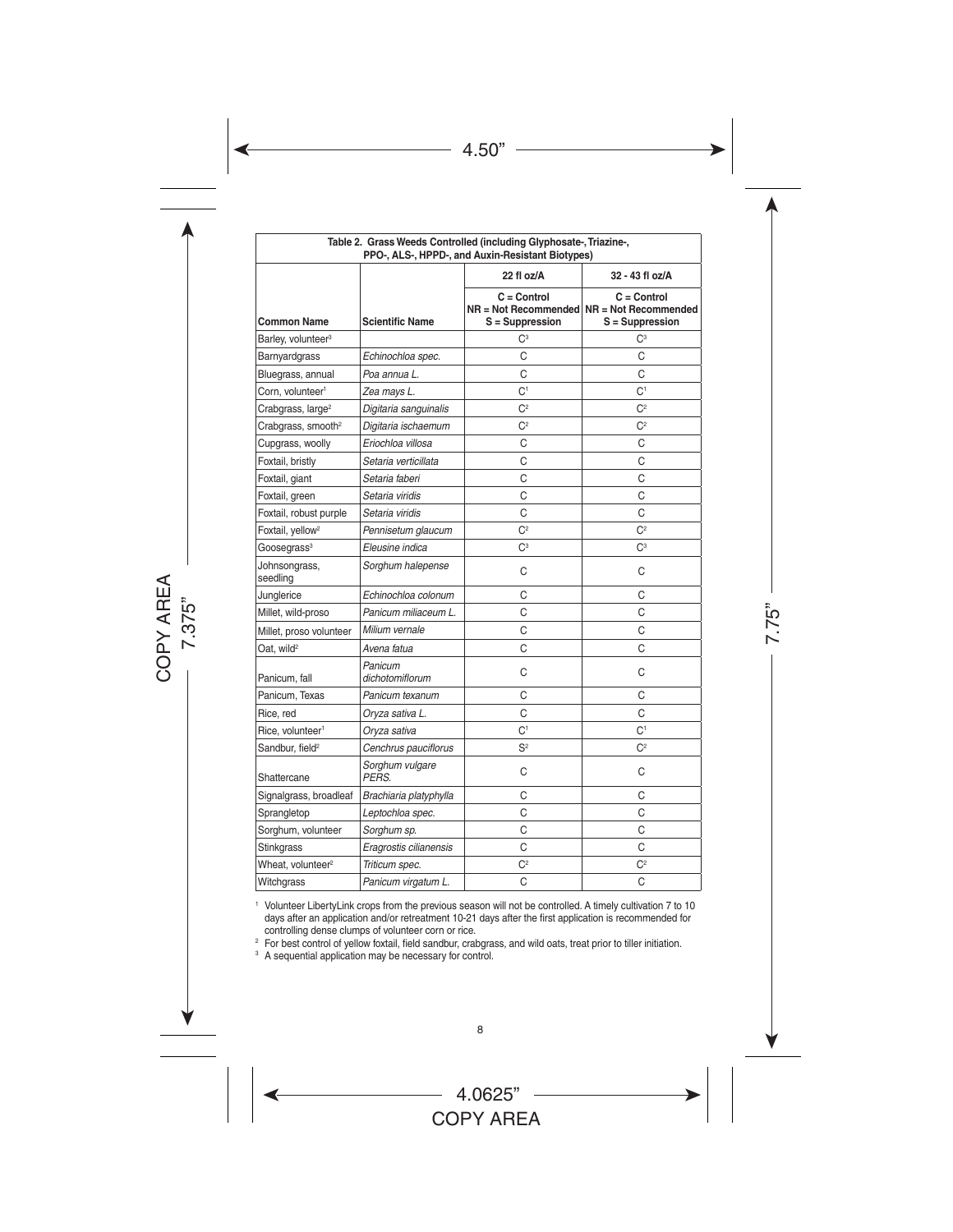**Table 3. Biennial and Perennial Weeds Controlled (including Glyphosate-, Triazine-, PPO-, ALS-, HPPD-, and Auxin-Resistant Biotypes)**

| For control of the biennial and perennial weeds listed below, tank mix partners or sequential<br>applications of LIBERTY 280 SL HERBICIDE are recommended by crop (see crop sections) |                           |                                                          |  |
|---------------------------------------------------------------------------------------------------------------------------------------------------------------------------------------|---------------------------|----------------------------------------------------------|--|
|                                                                                                                                                                                       |                           | 32 - 43 fl oz/A                                          |  |
| <b>Common Name</b>                                                                                                                                                                    | <b>Scientific Name</b>    | $C = Control$<br>NR = Not Recommended<br>S = Suppression |  |
| Alfalfa                                                                                                                                                                               | Medicago sativa L.        | С                                                        |  |
| Bermudagrass                                                                                                                                                                          | Cynodon dactylon          | C                                                        |  |
| Bindweed, field                                                                                                                                                                       | Convolvulus arvensis L.   | C                                                        |  |
| Bindweed, hedge                                                                                                                                                                       | Calystegia sepium         | C                                                        |  |
| Bluegrass, Kentucky                                                                                                                                                                   | Poa pratensis L.          | C                                                        |  |
| Blueweed, Texas                                                                                                                                                                       | Helianthus ciliaris DC.   | C                                                        |  |
| Bromegrass, smooth                                                                                                                                                                    | <b>Bromus inermis</b>     | C                                                        |  |
| <b>Burdock</b>                                                                                                                                                                        | Arctium sp.               | C                                                        |  |
| Bursage, woolyleaf                                                                                                                                                                    | Ambrosia grayi            | C                                                        |  |
| Chickweed, Mouse-ear                                                                                                                                                                  | Cerastium vulgatum L.     | C                                                        |  |
| Clover, red                                                                                                                                                                           | Trifolium pretense L.     | C                                                        |  |
| Dandelion                                                                                                                                                                             | Taraxacum officinale      | C                                                        |  |
| Dock, smooth                                                                                                                                                                          | Rumex spec.               | S                                                        |  |
| Dogbane, hemp                                                                                                                                                                         | Apocynum cannabinum       | S                                                        |  |
| Goldenrod, gray                                                                                                                                                                       | Solidago nemoralis        | C                                                        |  |
| Johnsongrass, rhizome                                                                                                                                                                 | Sorghum halepense         | C                                                        |  |
| Milkweed, common                                                                                                                                                                      | Asclepias syriaca         | S                                                        |  |
| Milkweed, honeyvine                                                                                                                                                                   | Ampelamus albidus         | S                                                        |  |
| Muhly, wirestem                                                                                                                                                                       | Muhlenbergia frondosa     | S                                                        |  |
| Nightshade, sliverleaf                                                                                                                                                                | Solanum elaeagnifoium     | C                                                        |  |
| Nutsedge, purple                                                                                                                                                                      | Cyperus rotundus          | S                                                        |  |
| Nutsedge, yellow                                                                                                                                                                      | Cyperus ferax             | S                                                        |  |
| Orchardgrass                                                                                                                                                                          | Dactylis glomerata L.     | С                                                        |  |
| Poinsettia, wild                                                                                                                                                                      | Euphorbia heterophylla L. | S                                                        |  |
| Pokeweed                                                                                                                                                                              | Phytolaccaceae            | C                                                        |  |
| Quackgrass                                                                                                                                                                            | Agropyron repens          | C                                                        |  |
| Sowthistle, perennial                                                                                                                                                                 | Sonchus arvensis L.       | C                                                        |  |
| Thistle, bull                                                                                                                                                                         | Cirsium vulgare           | S                                                        |  |
| Thistle, Canada                                                                                                                                                                       | Cirsium arvense           | C                                                        |  |
| Timothy                                                                                                                                                                               | Phleum pretense L.        | S                                                        |  |
| Wormwood, biennial                                                                                                                                                                    | Artemisia biennis         | C                                                        |  |

#### **APPLICATION AND MIXING PROCEDURES**

**Uniform, thorough spray coverage is important to achieve consistent weed control with LIBERTY 280 SL HERBICIDE.**

#### **GROUND APPLICATION**

• Apply early when weeds are small with directed rates as identified in the Rate Tables for each crop.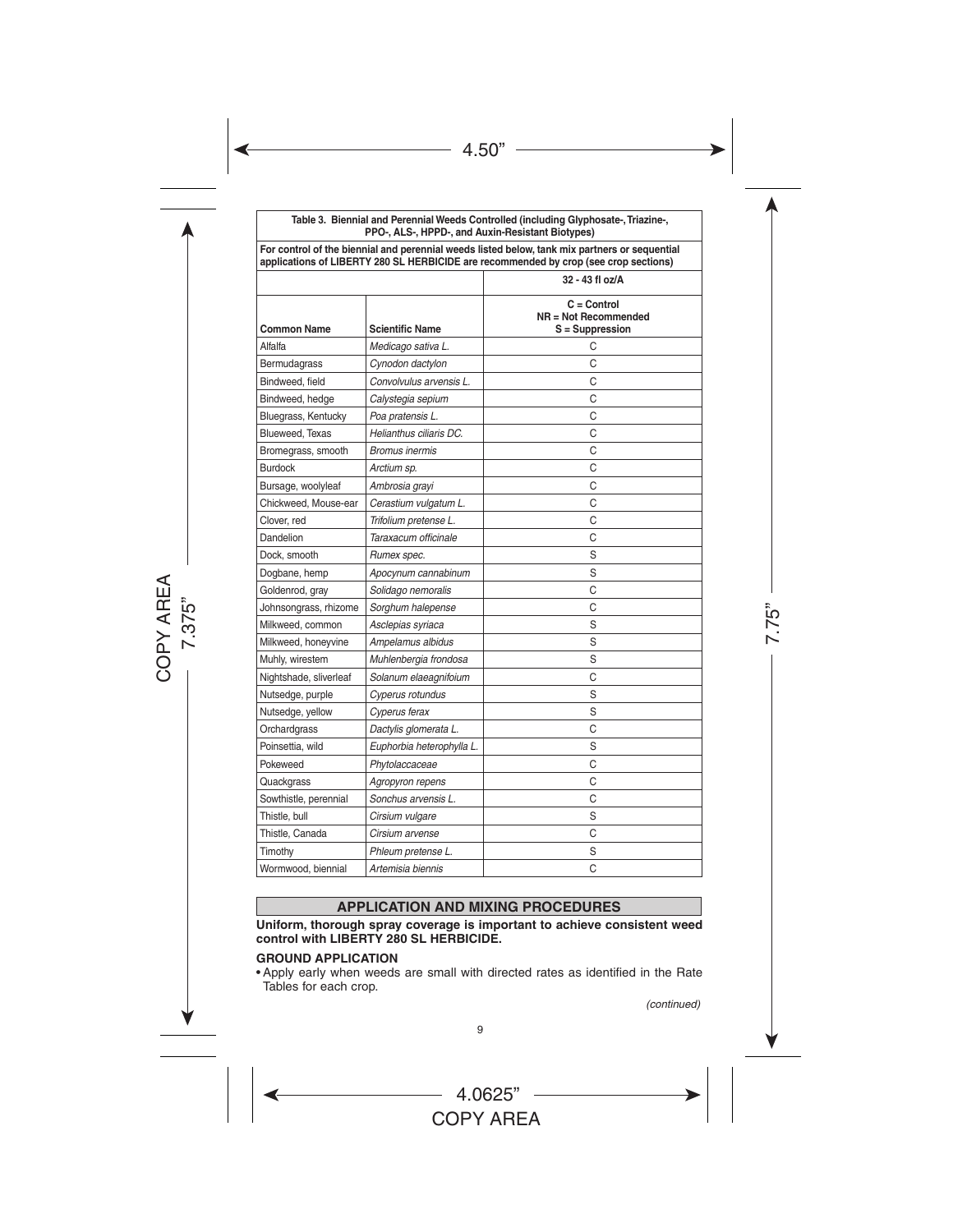- Use nozzles and pressure that generate a MEDIUM to COARSE size spray droplet. NOTE: Weed control with very coarse, extremely coarse or ultra-coarse nozzles will not provide adequate coverage and will cause unsatisfactory weed control.
- • Apply LIBERTY 280 SL HERBICIDE in a minimum of 15 gallons of water per acre. Increase to 20 gallons of water per acre if dense weed canopy exists.
- Apply at ground speed of less than 15 mph to attain adequate coverage.
- Apply when wind speeds are between 2 mph and 10 mph. DO NOT apply when winds are gusty, or when conditions will favor movement of spray particles off the desired spray target. See the *Spray Drift Management* section of this label for additional information on proper application of LIBERTY 280 SL HERBICIDE.

#### **AERIAL APPLICATION**

- • Apply early when weeds are small with directed rates as identified in the Rate Tables.
- Use nozzles and pressure that generate a MEDIUM to COARSE size spray droplet. NOTE: Weed control with very coarse, extremely coarse or ultra-coarse nozzles will not provide adequate coverage and will cause unsatisfactory weed control.
- Apply LIBERTY 280 SL HERBICIDE in a minimum of 10 gallons of water per acre.
- • See the *Spray Drift Management* section of this label for additional information on proper application of LIBERTY 280 SL HERBICIDE.

#### **APPLICATION AND MIXING RESTRICTIONS**

- • DO NOT apply when winds are gusty, or when conditions will favor movement of spray particles off the desired spray target. See the *Spray Drift Management* section of this label for additional information on proper application of LIBERTY 280 SL HERBICIDE.
- • **Do not use flood jet nozzles, controlled droplet application equipment, or air-assisted spray equipment.**

#### **COMPATIBILITY TESTING**

If LIBERTY 280 SL HERBICIDE is to be mixed with pesticide products not listed on this label, test the compatibility of the intended tank mixture prior to mixing the products in the spray tank. The following procedure assumes a spray volume of 25 gallons per acre. For other spray volumes, adjust the amount of the water used accordingly. Check compatibility as follows:

- 1. Place 1.0 pint of water from the source that will be used to prepare the spray solution in a clear 1-quart jar.
- 2. For each pound of a dry tank mix partner to be applied per acre, add 1.5 teaspoons to the jar.
- 3. For each 16 fl oz of a liquid tank mix partner to be applied per acre, add 0.5 teaspoon to the jar.
- 4. For each 16 fl oz of LIBERTY 280 SL HERBICIDE to be applied per acre, add 0.5 teaspoon to the jar.
- 5. After adding all the ingredients, place a lid on the jar and tighten. Invert 10 times to mix.
- 6. Let the mixture stand for 15 minutes, and evaluate the solution for uniformity and stability. Look for separation, large flakes, precipitates, gels, heavy oily film on the jar, or other signs of incompatibility. If the tank mix partners are not compatible, do not use the mixture in a spray tank.
- 7. After compatibility testing is complete, dispose of any pesticide wastes in accordance with the *Storage and Disposal* section of this label.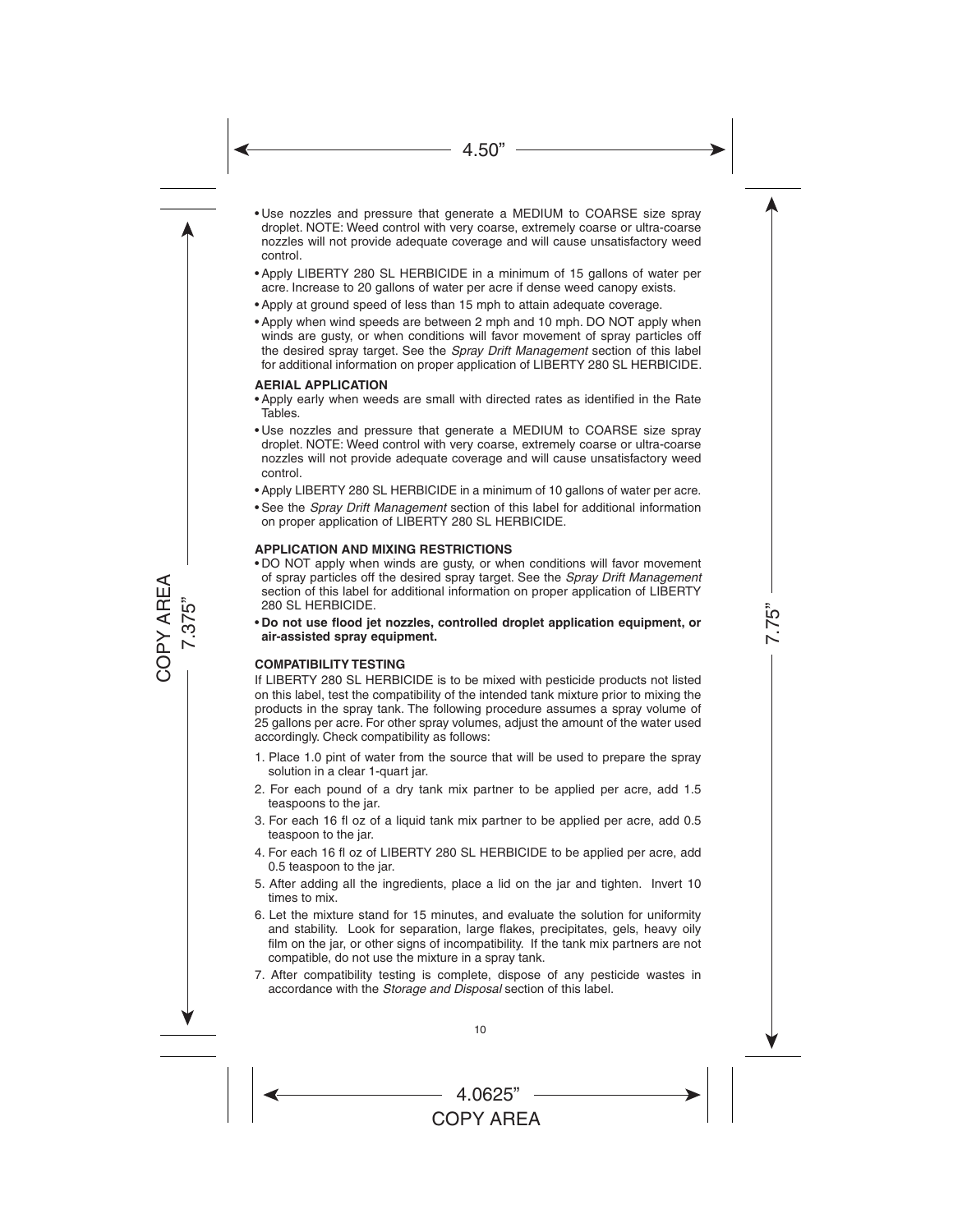#### **MIXING INSTRUCTIONS**

**Tank Mix Instructions:** LIBERTY 280 SL HERBICIDE may be applied in tank mix combinations with labeled rates of other products provided these other products are labeled for the timing and method of application for the crop to be treated. The tank mix partner must be used in accordance with the label limitations and precautions. No label dosage rates may be exceeded. LIBERTY 280 SL HERBICIDE cannot be mixed with any product containing a label prohibition against such mixing. Refer to the specific crop section for rates and other restrictions.

LIBERTY 280 SL HERBICIDE is formulated to mix readily in water. Prior to adding LIBERTY 280 SL HERBICIDE to the spray tank, ensure that the spray tank is thoroughly clean, particularly if a herbicide with the potential to injure crops was previously used (see *Cleaning Instructions).* It is the pesticide user's responsibility to ensure that all products are registered for the intended use. Read and follow the applicable restrictions and limitations and directions for use on all product labels involved in tank mixing. Users must follow the most restrictive directions for use and precautionary statements of each product in the tank mixture.

#### **MIXING INSTRUCTIONS FOR LIBERTY 280 SL HERBICIDE**

- 1. Start with properly calibrated and clean equipment.
- 2. Fill the spray tank half full with water.
- 3. Start agitation.
- 4. If mixing with a flowable/wettable powder tank mix partner. Prepare a slurry of the proper amount of the product in a small amount of water. Add the slurry to the spray tank.
- 5. Add ammonium sulfate (AMS) to the spray tank if needed.
- 6. If mixing with a liquid tank mix partner, add the liquid mix partner next.
- 7. Complete filling the spray tank with water **before adding LIBERTY 280 SL HERBICIDE, as foaming may occur.**
- 8. Add LIBERTY 280 SL HERBICIDE when tank is full and continue agitation.
- 9. If foaming occurs, use a silicone-based **antifoam agent.**

Ensure that all spray system lines including pipes, booms, etc. have the correct concentration of spray solution by flushing out the spray system lines before starting the crop application.

If tank mix partners recommended on this label are added, maintain good agitation at all times until contents of the tank are sprayed. If the spray mixture is allowed to settle, thorough agitation is required to re-suspend the mixture before spraying is resumed. Keep bypass line on or near bottom of tank to minimize foaming. Screen size in nozzles or line strainers must be 50 mesh or larger.

#### **CLEANING INSTRUCTIONS PRIOR TO LIBERTY 280 SL HERBICIDE USE**

Before using LIBERTY 280 SL HERBICIDE, thoroughly clean bulk storage tank, refillable tank, nurse tanks, spray tank, lines, and filter particularly if a herbicide with the potential to injure crops was previously used. Equipment should be thoroughly rinsed using a commercial tank cleaner and as instructed on the prior herbicide label.

#### **AFTER LIBERTY 280 SL HERBICIDE USE**

After using LIBERTY 280 SL HERBICIDE, triple rinse the spray equipment and clean with a commercial tank cleaner before using the equipment for a new application. Make sure any rinsate or foam is thoroughly removed from spray tank and boom. Rinsate may be disposed following the pesticide disposal directions on this label.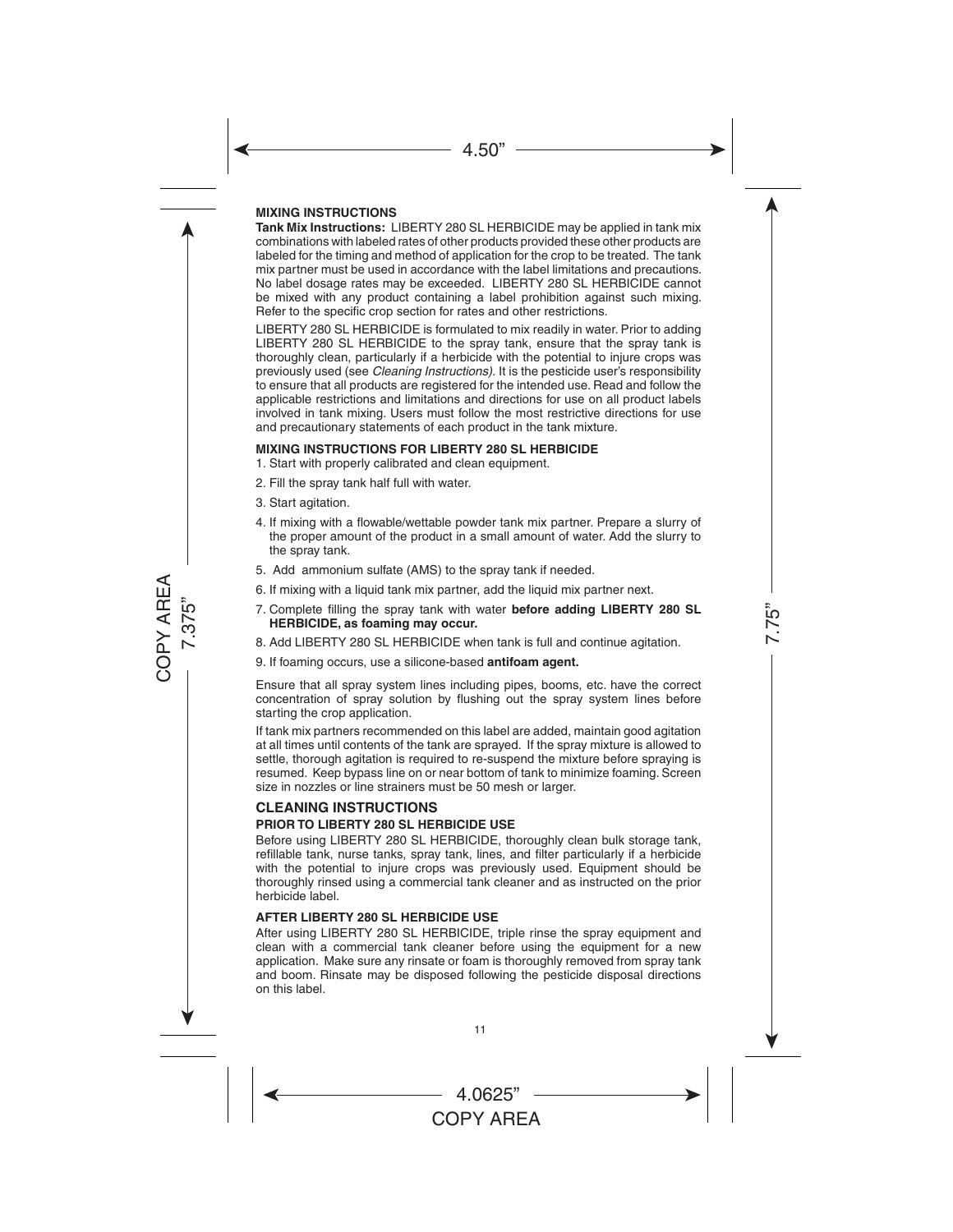#### **SPRAY DRIFT MANAGEMENT Spray Drift Restrictions**

Spray drift may result in injury to non-target crops or vegetation. To avoid spray drift, do not apply when wind speed is greater than 10 MPH or during periods of temperature inversions. Do not apply when weather conditions, wind speed, or wind direction may cause spray drift to non-target areas. AVOIDING SPRAY DRIFT AT THE APPLICATION SITE IS THE RESPONSIBILITY OF THE APPLICATOR.

- • All aerial and ground application equipment must be properly maintained and calibrated using appropriate carriers.
- • For all non-aerial applications, wind speed must be measured adjacent to the application site, on the upwind side, immediately prior to application.

**Sensitive Areas:** The pesticide must only be applied when the potential for drift to adjacent sensitive areas (e.g., residential areas, bodies of water, and known habitats for threatened or endangered species, non-target crops) is minimal (e.g., when wind is blowing away from the sensitive areas).

Do not apply under circumstances where possible drift to unprotected persons or to food, forage, or other plantings that might be damaged or crops thereof rendered unfit for sale, use, or consumption can occur.

**Aerial Drift Management:** The following drift management requirements must be followed to avoid off-target drift movement from aerial applications to agricultural field crops.

- 1. The distance of the outer most nozzles on the boom must not exceed 3/4 the length of the wingspan or rotor.
- 2. Nozzles must always point backward parallel with the air stream and never be pointed downwards more than 45 degrees.

Where states have more stringent regulations, they should be observed. The applicator must be familiar with and take into account the information covered in the *Aerial Drift Reduction Advisory*.

#### **AERIAL DRIFT REDUCTION ADVISORY**

**Information on Droplet Size:** The most effective way to reduce drift potential is to apply large droplets. The best drift management strategy is to apply the largest droplets that provide sufficient coverage and control. Applying larger droplets reduces drift potential, but will not prevent drift if applications are made improperly, or under unfavorable environmental conditions (see *Wind, Temperature and Humidity,* and *Temperature Inversions* on next page). AVOIDING SPRAY DRIFT AT THE APPLICATION SITE IS THE RESPONSIBILITY OF THE APPLICATOR.

#### **Controlling Droplet Size:**

- **Volume** Use high flow rate nozzles to apply the highest practical spray volume. Nozzles with higher rated flows produce larger droplets.
- **Pressure** Do not exceed the nozzle manufacturer's recommended pressures. For many nozzle types, lower pressure produces larger droplets. When higher flow rates are needed, use higher flow rate nozzles instead of increasing pressure.
- **Number of nozzles** Use the minimum number of nozzles that provide uniform coverage.
- **Nozzle Orientation** Orienting nozzles so that the spray is released parallel to the airstream produces larger droplets than other orientations and is the recommended practice. Significant deflection from horizontal will reduce droplet size and increase drift potential.
- **Nozzle Type** Use a nozzle type that is designed for the intended application. With most nozzle types, narrower spray angles produce larger droplets. Consider using low-drift nozzles. Solid stream nozzles oriented straight back produce the largest droplets and the lowest drift.
- **Boom Length:** For some use patterns, reducing the effective boom length to less than 3/4 of the wingspan or rotor length may further reduce drift without reducing swath width. *(continued)*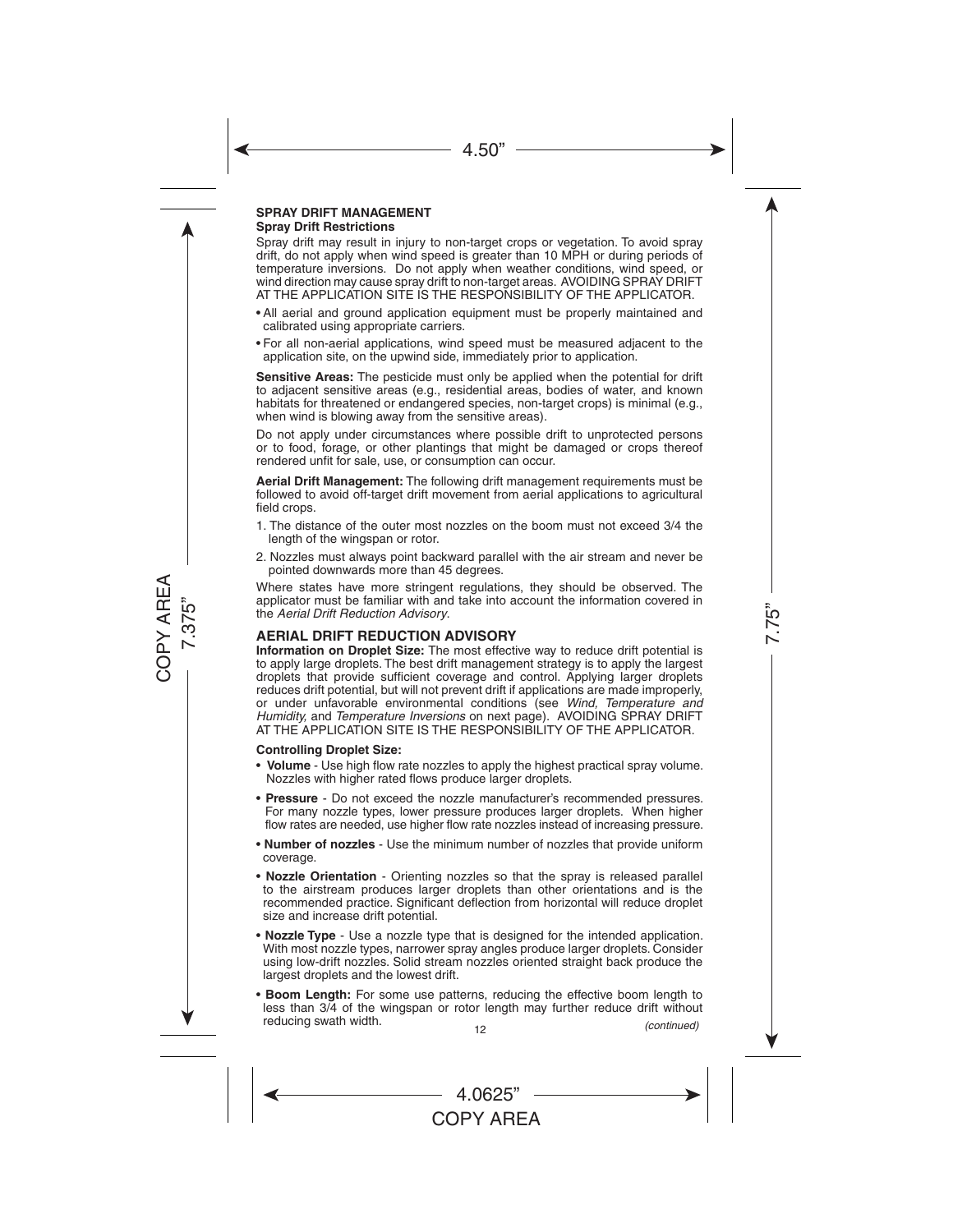• **Application Height:** Applications must not be made at a height greater than 10 feet above the top of the largest plants unless a greater height is required for aircraft safety. Making applications at the lowest height that is safe reduces exposure of droplets to evaporation and wind.

**Swath Adjustment:** When applications are made with a crosswind, the swath will be displaced downward. Therefore, on the up and downwind edges of the field, the applicator must compensate for this displacement by adjusting the path of the aircraft upwind. Swath adjustment distance should increase, with increasing drift potential (higher wind, smaller drops, etc.).

**Wind:** Drift potential is lowest between wind speeds of 2 - 10 mph. However, many factors, including droplet size and equipment type determine drift potential at any given speed. Applications must be avoided below 2 miles per hour due to variable wind direction and high inversion potential. NOTE: Local terrain can influence wind patterns. Every applicator should be familiar with local wind patterns and how they affect spray drift.

**Temperature and Humidity:** When making applications in low relative humidity, set up equipment to produce larger droplets to compensate for evaporation. Droplet evaporation is most severe when conditions are both hot and dry. Avoid spraying during conditions of low humidity and/or high temperatures.

**Temperature Inversions:** Do not make aerial or ground applications into areas of temperature inversions. Temperature inversions restrict vertical air mixing, which causes small-suspended droplets to remain in a concentrated cloud. This cloud can move in unpredictable directions due to the light variable winds common during inversions. Temperature inversions are characterized by increasing temperatures with altitude and are common on nights with limited cloud cover and light to no wind. They begin to form as the sun sets and often continue into the morning. Their presence can be indicated by ground fog; however, if fog is not present, inversions can also be identified by the movement of smoke from a ground source or an aircraft smoke generator. Smoke that layers and moves laterally in a concentrated cloud (under low wind conditions) indicates an inversion, while smoke that moves upward and rapidly dissipates indicates good vertical air mixing.

## **APPLICATION DIRECTIONS FOR BURNDOWN USE**

LIBERTY 280 SL HERBICIDE may be applied as a **burndown treatment prior to planting or prior to emergence** of canola, corn, sweet corn, cotton, soybean, sugar beet, LL canola, LL corn, LL sweet corn, and LL soybean.

| <b>Application Timing</b>   | • Apply to small and actively growing weeds, targeting less than 3<br>inch weeds in height. For additional information on weed heights<br>refer to the Weed Control for Row Crops section.<br>• For Best results, warm temperatures, high humidity, and<br>bright sunlight improve the performance of LIBERTY 280 SL<br><b>HERBICIDE</b>                                                                                      |
|-----------------------------|-------------------------------------------------------------------------------------------------------------------------------------------------------------------------------------------------------------------------------------------------------------------------------------------------------------------------------------------------------------------------------------------------------------------------------|
|                             | • Weed control may be reduced if application is made when heavy<br>dew, fog, and mist/rain are present; or when weeds are under<br>stress due to environmental conditions such as drought, cool<br>temperatures, or extended periods of cloudiness.<br>• To avoid the possibility of reduced lambsquarters, Palmer<br>amaranth and velvetleaf control, applications should be made<br>between dawn and 2 hours before sunset. |
| <b>Application Use Rate</b> | • Apply 32 to 43 fl oz/A depending on crop, weed species and<br>intention of post application use. Please see application charts<br>on next page.                                                                                                                                                                                                                                                                             |
| Adjuvant                    | • Ammonium sulfate (AMS) can be used at 1.5 lb/A to 3 lb/A.<br>Rates are dependent on tankmix partners, environmental<br>conditions, temperatures and potential for leaf burn.<br>• AMS has shown to improve weed control of difficult-to-control<br>weeds, like velvetleaf and lambsquarters, under difficult<br>environmental conditions (low relative humidity) or hard water.<br>• Anti-foam agent is recommended.        |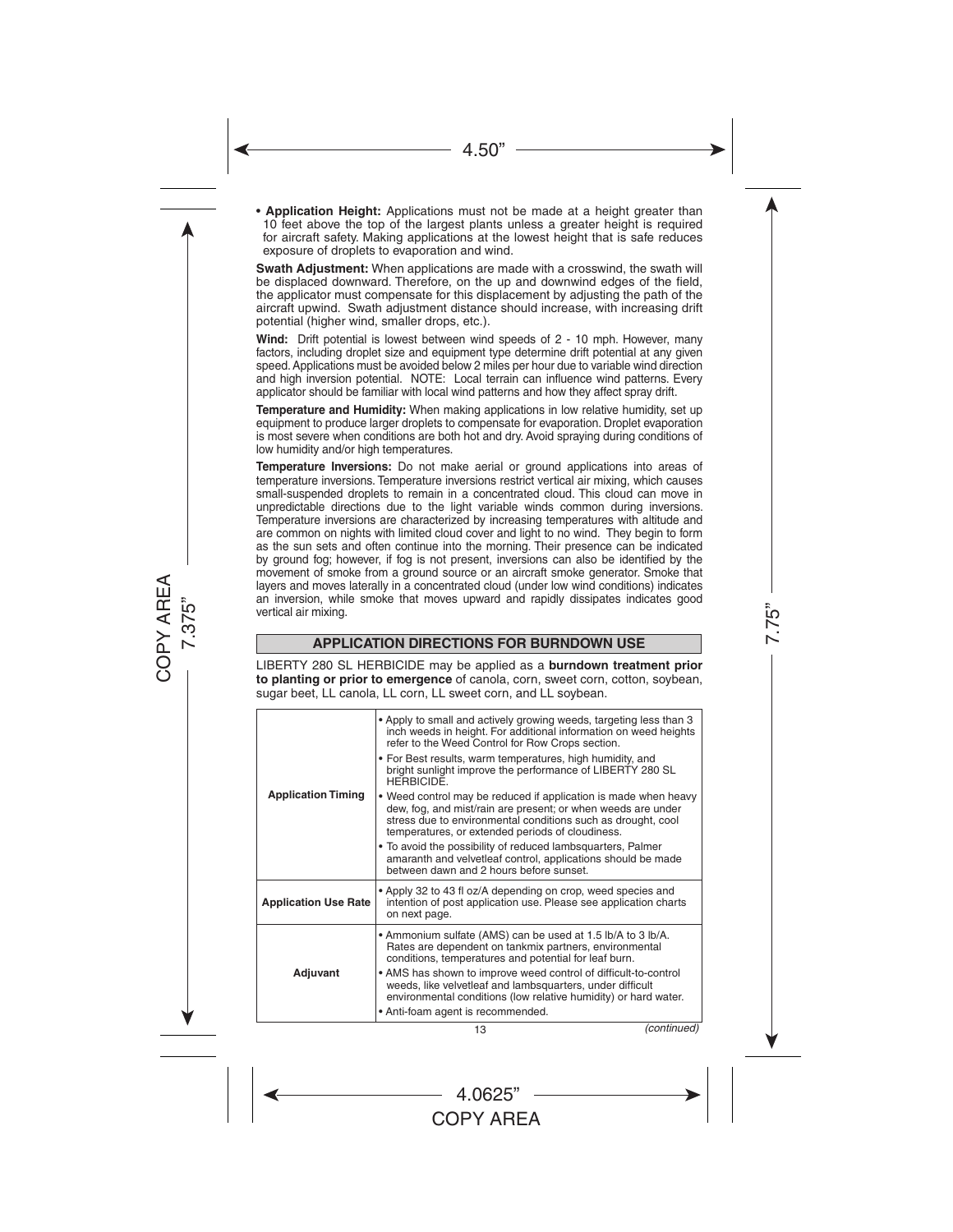| Surfactants/Oils            | • The use of surfactants may be included. Please refer to the<br>surfactant label for more detailed information.                                                                                                                                |
|-----------------------------|-------------------------------------------------------------------------------------------------------------------------------------------------------------------------------------------------------------------------------------------------|
| <b>Spray Volume</b>         | • 15 GPA minimum.<br>• If dense canopy, large weeds or unfavorable growing conditions<br>are present, increase water volume to 20 GPA.                                                                                                          |
| <b>Nozzle Spray Quality</b> | . Medium to Coarse nozzles.<br>• LIBERTY 280 SL HERBICIDE is a contact herbicide and<br>requires proper nozzles with uniform thorough spray coverage to<br>achieve optimum weed control.<br>• See nozzle section for more detailed information. |
| <b>Rainfast</b>             | $\bullet$ 4 hours.                                                                                                                                                                                                                              |

#### **Table 4. APPLICATION DIRECTIONS FOR CONVENTIONAL AND NON LL CROPS**

| Crop                           | <b>Burndown</b>   | <b>In-Season Applications</b> | Per Year   |
|--------------------------------|-------------------|-------------------------------|------------|
| Canola, Soybean, Sweet<br>Corn | 32 - 43 fl oz/A   | None                          | 43 fl oz/A |
| Sugar Beet                     | $32 - 36$ fl oz/A | None                          | 36 fl oz/A |
| Cotton Use Pattern 1           | 29 fl oz/A        | 2 applications at 29 fl oz/A* | 87 fl oz/A |
| Cotton Use Pattern 2           | 32 - 43 fl oz/A   | 1 application at 29 fl oz/A*  | 72 fl oz/A |

\* post application in non LL cotton can ONLY be applied with a hooded sprayer. See *Application Directions for Cotton* for more information

#### **Table 5. APPLICATION DIRECTIONS FOR LL CROPS**

| Crop                    | <b>Burndown</b> | <b>In-Season Applications</b><br>(LibertyLink <sup>®</sup> varieties only) | Per Year   |
|-------------------------|-----------------|----------------------------------------------------------------------------|------------|
| LL Soybean, LL Corn     | 32 - 43 fl oz/A | 1 application at 29 - 43 fl oz/A                                           | 87 fl oz/A |
| LL Canola               | 32 - 43 fl oz/A | 1 application at 29 fl oz/A                                                | 87 fl oz/A |
| LL Cotton Use Pattern 1 | 29 fl oz/A      | 2 applications at 29 fl oz/A                                               | 87 fl oz/A |
| LL Cotton Use Pattern 2 | 32 - 43 fl oz/A | 1 application at 29 fl oz/A                                                | 72 fl oz/A |

### **APPLICATION DIRECTIONS FOR USE ON LIBERTYLINK CANOLA**

**Apply LIBERTY 280 SL HERBICIDE only to canola labeled as LibertyLink.**  Uniform, thorough spray coverage is necessary to achieve optimum weed control.

#### **APPLICATION DIRECTIONS**

| <b>Application Timing</b> | • Apply to small and actively growing weeds, targeting less than 3<br>inch weeds in height. For additional information on weed heights<br>refer to the Weed Control for Row Crops section.                                                          |
|---------------------------|-----------------------------------------------------------------------------------------------------------------------------------------------------------------------------------------------------------------------------------------------------|
|                           | • For Best results, warm temperatures, high humidity, and<br>bright sunlight improve the performance of LIBERTY 280 SL<br><b>HERBICIDE.</b>                                                                                                         |
|                           | • Weed control may be reduced if application is made when heavy<br>dew, fog, and mist/rain are present; or when weeds are under<br>stress due to environmental conditions such as drought, cool<br>temperatures, or extended periods of cloudiness. |
|                           | • To avoid the possibility of reduced lambsquarters, Palmer<br>amaranth and velvetleaf control, applications should be made<br>between dawn and 2 hours before sunset.                                                                              |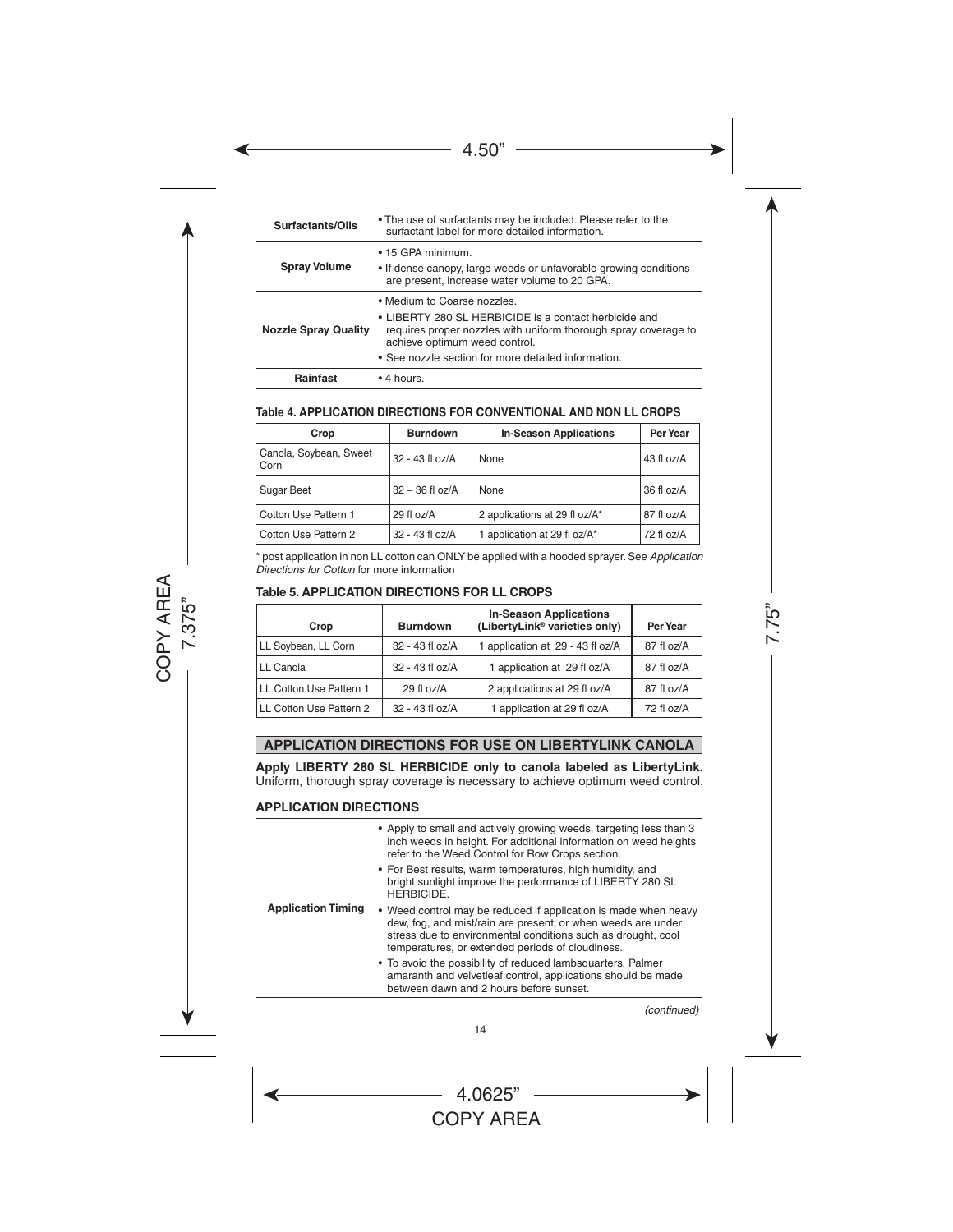| <b>Application Use</b><br><b>Rate with Tank Mix</b><br><b>Partners</b> | • Apply 22 - 29 fl oz/A depending on weed species, size and<br>density per weed chart                                                                                                           |  |  |  |
|------------------------------------------------------------------------|-------------------------------------------------------------------------------------------------------------------------------------------------------------------------------------------------|--|--|--|
|                                                                        | • Tank mix partners recommended to enhance grass control eg:<br>Assure II, Poast, Select 2EC, Select Max.                                                                                       |  |  |  |
|                                                                        | • If required, a second application up to 29 fl oz/A can be applied.                                                                                                                            |  |  |  |
|                                                                        | • Second application should be made minimum 7 days after the<br>first application.                                                                                                              |  |  |  |
|                                                                        | • Tank mixes may aid in the performance of LIBERTY 280 SL<br>HERBICIDE. Please refer to weed chart tables for a listing of<br>weed species controlled at this rate.                             |  |  |  |
|                                                                        | • No additional surfactant is needed with any tank mix partner.                                                                                                                                 |  |  |  |
|                                                                        | • The tank mix partner must be used in accordance with the label<br>limitations and precautions.                                                                                                |  |  |  |
|                                                                        | • No label dosage rates may be exceeded.                                                                                                                                                        |  |  |  |
|                                                                        | • LIBERTY 280 SL HERBICIDE cannot be mixed with any product<br>containing a label prohibition against such mixing.                                                                              |  |  |  |
| <b>Maximum Per Year</b>                                                | $\cdot$ 87 fl oz / A                                                                                                                                                                            |  |  |  |
| Adjuvant                                                               | • Ammonium sulfate (AMS) can be used at 1.5 lb/A to 3 lb/A.<br>Rates are dependent on tankmix partners, environmental<br>conditions, temperatures and potential for leaf burn.                  |  |  |  |
|                                                                        | • AMS has shown to improve weed control of difficult-to-control<br>weeds, like velvetleaf and lambsquarters, under difficult<br>environmental conditions (low relative humidity) or hard water. |  |  |  |
|                                                                        | • Anti-foam agent is recommended to control the foaming.                                                                                                                                        |  |  |  |
| Surfactants/Oils                                                       | • The use of additional surfactants or crop oils may increase the<br>risk of crop response. Please refer to the surfactant label for<br>more detailed information.                              |  |  |  |
|                                                                        | • Cotyledon up to early bolt stage of LL canola.                                                                                                                                                |  |  |  |
| <b>Application window</b>                                              | • Slight discoloration of the canola may be visible after application.<br>This effect is temporary and will not influence crop growth,<br>maturity, or yield.                                   |  |  |  |
|                                                                        | • 15 GPA minimum.                                                                                                                                                                               |  |  |  |
| <b>Spray Volume</b>                                                    | • If dense canopy, large weeds or unfavorable growing conditions<br>are present, increase water volume to 20 GPA.                                                                               |  |  |  |
|                                                                        | • Medium to Coarse nozzles.                                                                                                                                                                     |  |  |  |
| <b>Nozzle Spray Quality</b>                                            | • LIBERTY 280 SL HERBICIDE is a contact herbicide and<br>requires proper nozzles with uniform thorough spray coverage to<br>achieve optimum weed control.                                       |  |  |  |
|                                                                        | • See nozzle section for more detailed information.                                                                                                                                             |  |  |  |
| <b>Rainfast</b>                                                        | • 4 hours.                                                                                                                                                                                      |  |  |  |
| <b>Maximum Number of</b><br><b>Applications per Year</b>               | • Refer to Table 5                                                                                                                                                                              |  |  |  |

#### **RESTRICTIONS TO THE DIRECTIONS FOR USE ON LL CANOLA**

- • **DO NOT** use on LL canola in the states of Alabama, Delaware, Georgia, Kentucky, Maryland, New Jersey, North Carolina, South Carolina, Tennessee, Virginia and West Virginia.
- **DO NOT** apply LIBERTY 280 SL HERBICIDE within 65 days of harvesting LL canola.
- **DO NOT** graze the treated crop or cut for hay.
- **DO NOT** apply LIBERTY 280 SL HERBICIDE if LL canola shows injury from prior herbicide applications or environmental stress (drought, excessive rainfall, etc.).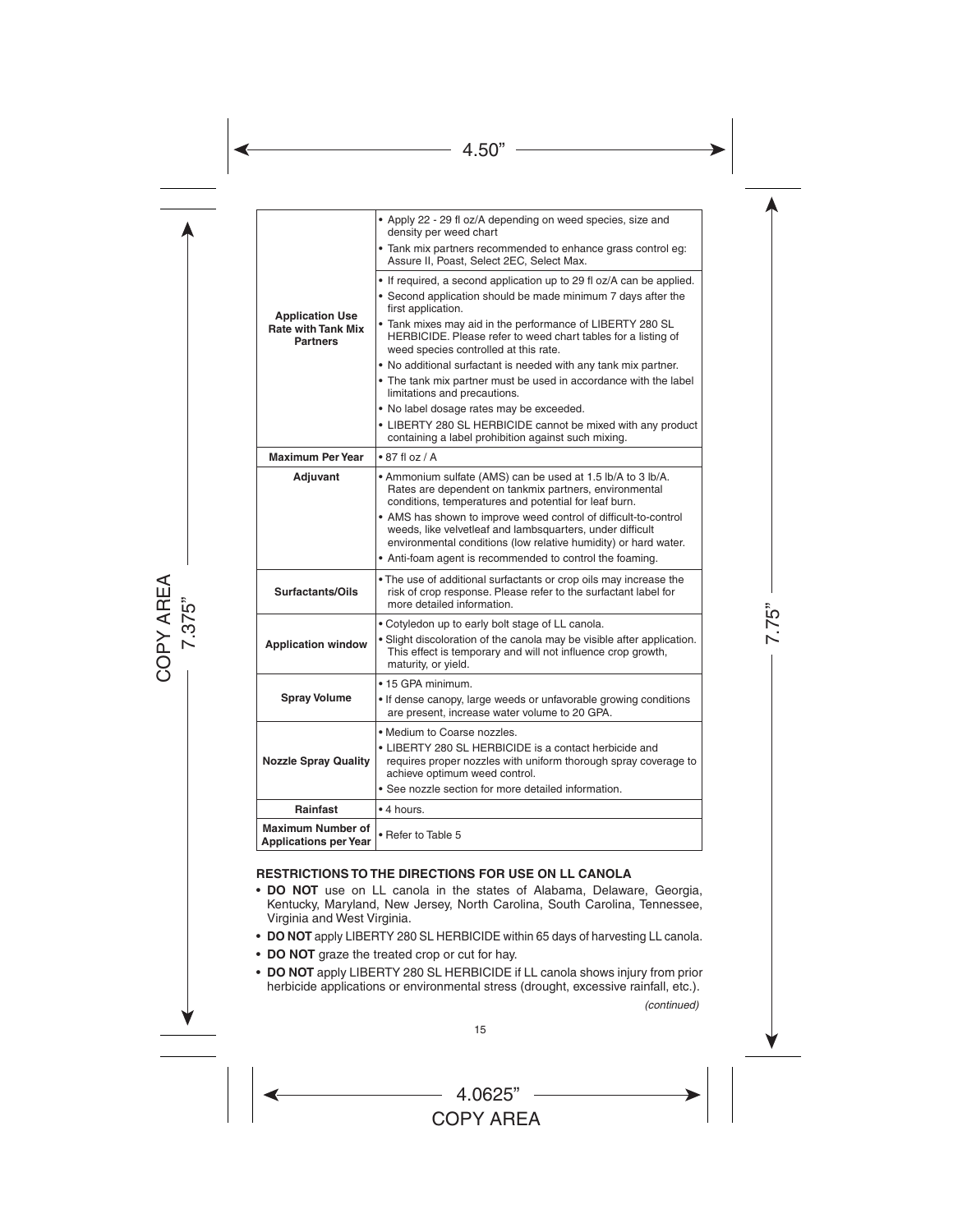- **DO NOT** apply this product through any type of irrigation system.
- Refer to the *"Rotational Crop Restrictions"* section under the **"Product Information"** heading of this label for the appropriate rotational crop plant back intervals.

#### **APPLICATION RATE AND TIMING FOR LL CANOLA SEED PROPAGATION**

Up to three applications of LIBERTY 280 SL HERBICIDE at up to 29 fl oz/A per application may be made to LL canola for seed propagation. Applications may be made from the cotyledon stage up to the early bolting stage (e.g., BBCH  $18 - 30$ , between just prior to stem elongation/bolting, eight or more leaves and beginning of stem elongation, no internodes).

#### **RESTRICTIONS TO THE DIRECTIONS FOR LL CANOLA FOR SEED PROPAGATION**

- **• DO NOT** apply more than three applications of LIBERTY 280 SL HERBICIDE at up to 29 fl oz/A per application per year.
- **• DO NOT** apply more than 87 fl oz/A of LIBERTY 280 SL HERBICIDE per year.
- **DO NOT** apply LIBERTY 280 SL HERBICIDE beyond the early bolting stage or within 65 days of harvesting canola seed.
- **DO NOT** use treated canola seed for food, feed or oil purposes.
- **• DO NOT** apply LIBERTY 280 SL HERBICIDE if canola shows injury from prior herbicide applications or environmental stress (drought, excessive rainfall, etc.).
- **DO NOT** apply this product through any type of irrigation system.

#### **APPLICATION DIRECTIONS FOR USE ON LIBERTYLINK FIELD CORN AND LIBERTYLINK SILAGE CORN**

Apply LIBERTY 280 SL HERBICIDE only to corn labeled as LibertyLink. Uniform, thorough spray coverage is necessary to achieve consistent weed control.

#### **APPLICATION DIRECTIONS**

| <b>Application Timing</b>   | • Apply to small and actively growing weeds, targeting less than 3<br>inch weeds in height. For additional information on weed heights<br>refer to the Weed Control for Row Crops section.                                                          |  |  |
|-----------------------------|-----------------------------------------------------------------------------------------------------------------------------------------------------------------------------------------------------------------------------------------------------|--|--|
|                             | • For Best results, warm temperatures, high humidity, and<br>bright sunlight improve the performance of LIBERTY 280 SL<br><b>HFRBICIDE</b>                                                                                                          |  |  |
|                             | • Weed control may be reduced if application is made when heavy<br>dew, fog, and mist/rain are present; or when weeds are under<br>stress due to environmental conditions such as drought, cool<br>temperatures, or extended periods of cloudiness. |  |  |
|                             | • To avoid the possibility of reduced lambsquarters, Palmer<br>amaranth and velvetleaf control, applications should be made<br>between dawn and 2 hours before sunset.                                                                              |  |  |
| <b>Application window</b>   | • Emergence up to V6 stage of growth.                                                                                                                                                                                                               |  |  |
| <b>Application Use Rate</b> | • Apply 32 fl oz/A depending on weed species, size and density<br>per weed chart.                                                                                                                                                                   |  |  |
|                             | • If required, a second application of 32 fl oz/A can be applied.<br>• The second application should be made minimum 7 days after<br>the first application.                                                                                         |  |  |

*(continued)*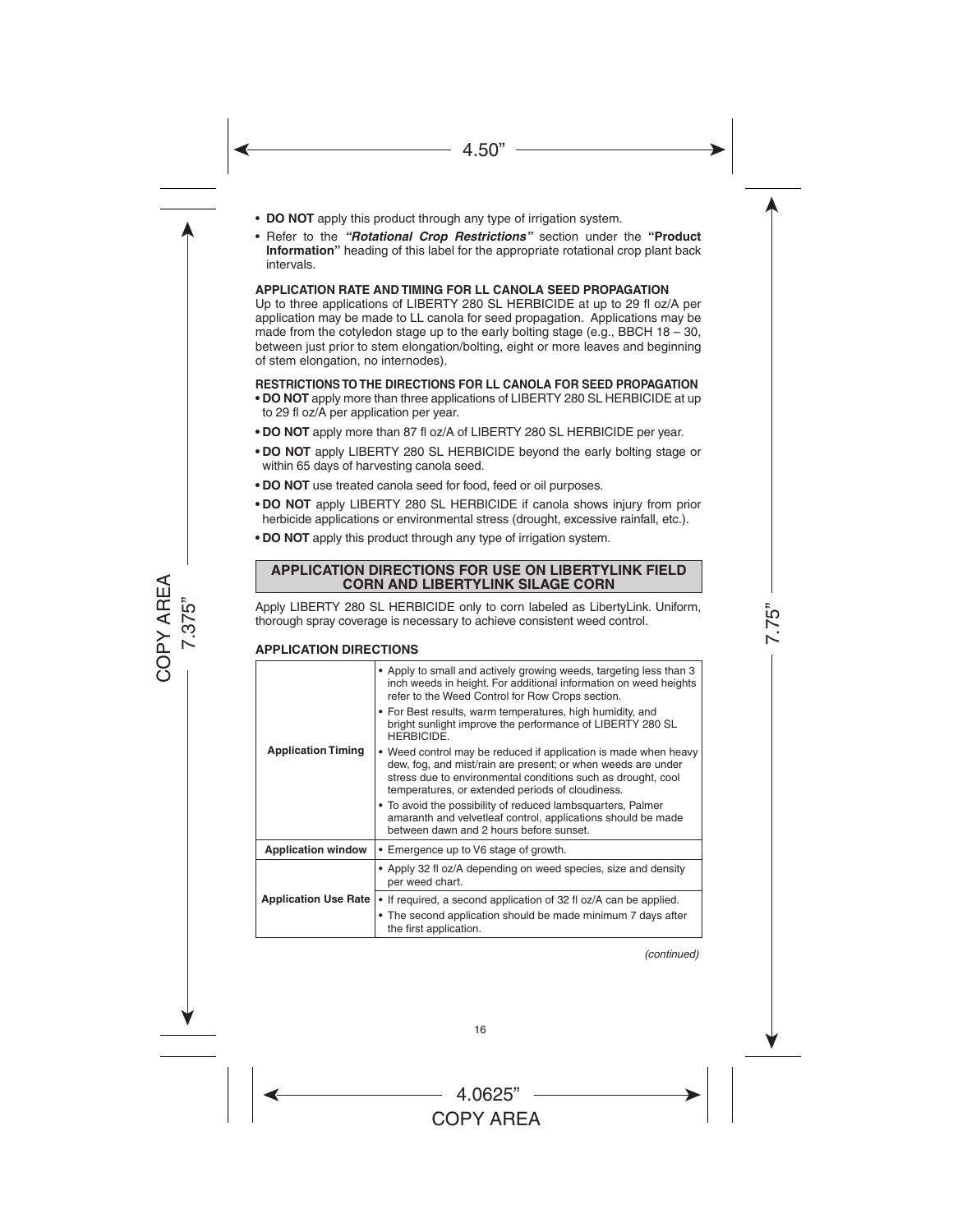| <b>Application Use</b><br><b>Rate with Tank Mix</b><br><b>Partners</b> | • Apply 22 fl oz/A of LIBERTY 280 SL HERBICIDE with labeled<br>tank mix partners depending on weed species, size and density<br>per weed chart.                                                 |  |  |
|------------------------------------------------------------------------|-------------------------------------------------------------------------------------------------------------------------------------------------------------------------------------------------|--|--|
|                                                                        | · Tank mix partners are recommended eg: Atrazine, Laudis,<br>Capreno, DiFlexx.                                                                                                                  |  |  |
|                                                                        | • If required, a second application up to 32 fl oz/A can be applied.                                                                                                                            |  |  |
|                                                                        | • The second application should be made minimum 7 days after<br>the first application.                                                                                                          |  |  |
|                                                                        | • Tank mixes may aid in the performance of LIBERTY 280 SL<br>HERBICIDE. Please refer to weed chart tables for a listing of<br>weed species controlled at this rate.                             |  |  |
|                                                                        | • No additional surfactant is needed with any tank mix partner.                                                                                                                                 |  |  |
|                                                                        | • The tank mix partner must be used in accordance with the label<br>limitations and precautions.                                                                                                |  |  |
|                                                                        | . No label dosage rates may be exceeded.                                                                                                                                                        |  |  |
|                                                                        | • LIBERTY 280 SL HERBICIDE cannot be mixed with any product<br>containing a label prohibition against such mixing.                                                                              |  |  |
| <b>Maximum Per Year</b>                                                | $\bullet$ 87 fl oz /A.                                                                                                                                                                          |  |  |
| Adjuvant                                                               | • Ammonium sulfate (AMS) can be used at 1.5 lb/A to 3 lb/A.<br>Rates are dependent on tankmix partners, environmental<br>conditions, temperatures and potential for leaf burn.                  |  |  |
|                                                                        | • AMS has shown to improve weed control of difficult-to-control<br>weeds, like velvetleaf and lambsquarters, under difficult<br>environmental conditions (low relative humidity) or hard water. |  |  |
|                                                                        | • Anti-foam agent is recommended.                                                                                                                                                               |  |  |
| Surfactants/Oils                                                       | • The use of additional surfactants or crop oils may increase the<br>risk of crop response. Please refer to surfactant label for more<br>detailed directions.                                   |  |  |
|                                                                        | • 15 GPA minimum.                                                                                                                                                                               |  |  |
| <b>Spray Volume</b>                                                    | • If dense canopy, large weeds or unfavorable growing conditions<br>are present, increase water volume to a minimum of 20 GPA.                                                                  |  |  |
|                                                                        | • Medium to Coarse nozzles.                                                                                                                                                                     |  |  |
| <b>Nozzle Spray Quality</b>                                            | • LIBERTY 280 SL HERBICIDE is a contact herbicide and<br>requires proper nozzles with uniform thorough spray coverage to<br>achieve optimum weed control.                                       |  |  |
|                                                                        | • See nozzle section for more detailed information.                                                                                                                                             |  |  |
| Rainfast                                                               | $\bullet$ 4 hours.                                                                                                                                                                              |  |  |
| <b>Maximum Number of</b><br><b>Applications per Year</b>               | • Refer to Table 5                                                                                                                                                                              |  |  |

#### **APPLICATION DROP NOZZLE EQUIPMENT**

Applications of LIBERTY 280 SL HERBICIDE on LL corn may be made with drop nozzles from emergence until LL corn is 36 inches tall. Avoid spraying into the whorl or leaf axils of the corn stalks.

#### **RESTRICTIONS TO THE DIRECTIONS FOR USE ON LL FIELD CORN, AND LL SILAGE CORN**

- **DO NOT** apply LIBERTY 280 SL HERBICIDE within 60 days of harvesting corn forage and within 70 days of harvesting corn grain and corn fodder.
- **DO NOT** apply more than 87 fl oz/A of LIBERTY 280 SL HERBICIDE on LL corn per year.
- **DO NOT** use nitrogen solutions as spray carriers.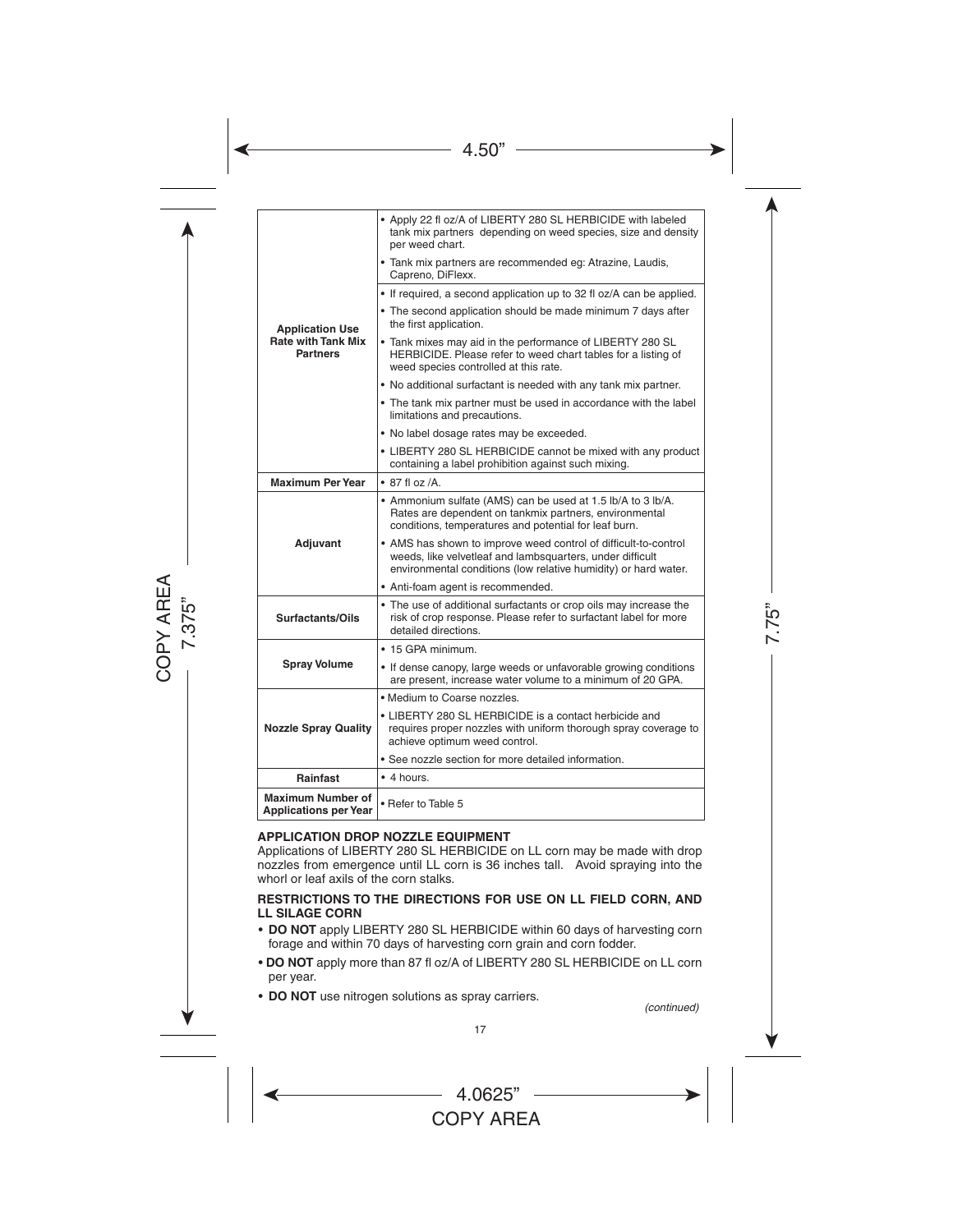- **DO NOT** apply LIBERTY 280 SL HERBICIDE if corn shows injury from prior herbicide applications or environmental stress (drought, excessive rainfall, etc.).
- **DO NOT** apply this product through any type of irrigation system.
- • Refer to the *"Rotational Crop Restrictions"* section under the **"Product Information"** heading of this label for the appropriate rotational crop plant back intervals.

#### **APPLICATION DIRECTIONS FOR USE ON LIBERTYLINK COTTON**

Apply LIBERTY 280 SL HERBICIDE only to cotton labeled as LibertyLink. Uniform, thorough spray coverage is necessary to achieve consistent weed control.

#### **APPLICATION DIRECTIONS**

| <b>Application Timing</b>                                          | • Apply to small and actively growing weeds, targeting less than 3<br>inch weeds in height. For additional information on weed heights<br>refer to the Weed Control for Row Crops section.<br>• For Best results, warm temperatures, high humidity, and<br>bright sunlight improve the performance of LIBERTY 280 SL<br><b>HERBICIDE.</b><br>• Weed control may be reduced if application is made when heavy<br>dew, fog, and mist/rain are present; or when weeds are under<br>stress due to environmental conditions such as drought, cool<br>temperatures, or extended periods of cloudiness.<br>• To avoid the possibility of reduced lambsquarters, Palmer<br>amaranth and velvetleaf control, applications should be made<br>between dawn and 2 hours before sunset. |  |  |  |
|--------------------------------------------------------------------|----------------------------------------------------------------------------------------------------------------------------------------------------------------------------------------------------------------------------------------------------------------------------------------------------------------------------------------------------------------------------------------------------------------------------------------------------------------------------------------------------------------------------------------------------------------------------------------------------------------------------------------------------------------------------------------------------------------------------------------------------------------------------|--|--|--|
| <b>Application Use Rate</b>                                        | • Apply 32 - 43 fl oz/A in first application depending on weed<br>species, size and density per weed chart.                                                                                                                                                                                                                                                                                                                                                                                                                                                                                                                                                                                                                                                                |  |  |  |
| Scenario 1<br>(2 post applications)                                | • If required a second application of 29 fl oz/A can be applied.<br>• The second application should be made minimum 10 days after<br>the first application.                                                                                                                                                                                                                                                                                                                                                                                                                                                                                                                                                                                                                |  |  |  |
| <b>Maximum Per Year</b>                                            | $\bullet$ 72 fl oz /A.                                                                                                                                                                                                                                                                                                                                                                                                                                                                                                                                                                                                                                                                                                                                                     |  |  |  |
|                                                                    | • Apply 29 fl oz/A per application depending on weed species,<br>size and density per weed chart.                                                                                                                                                                                                                                                                                                                                                                                                                                                                                                                                                                                                                                                                          |  |  |  |
| <b>Application Use Rate</b><br>Scenario 2<br>(3 post applications) |                                                                                                                                                                                                                                                                                                                                                                                                                                                                                                                                                                                                                                                                                                                                                                            |  |  |  |
|                                                                    | • If required a second application of 29 fl oz/A can be applied,<br>followed by a third application of 29 fl oz/A.                                                                                                                                                                                                                                                                                                                                                                                                                                                                                                                                                                                                                                                         |  |  |  |
|                                                                    | . The sequential applications should be made minimum 10 days<br>up to 14 days after each other.                                                                                                                                                                                                                                                                                                                                                                                                                                                                                                                                                                                                                                                                            |  |  |  |
| <b>Maximum Per Year</b>                                            | $\bullet$ 87 fl oz /A.                                                                                                                                                                                                                                                                                                                                                                                                                                                                                                                                                                                                                                                                                                                                                     |  |  |  |
|                                                                    | • Ammonium sulfate (AMS) can be used at 1.5 lb/A to 3 lb/A.<br>Rates are dependent on tankmix partners, environmental<br>conditions, temperatures and potential for leaf burn.                                                                                                                                                                                                                                                                                                                                                                                                                                                                                                                                                                                             |  |  |  |
| <b>Adjuvants</b>                                                   | • AMS has shown to improve weed control of difficult-to-control<br>weeds, like velvetleaf and lambsquarters, under difficult<br>environmental conditions (low relative humidity) or hard water.<br>• Anti-foam agent is recommended.                                                                                                                                                                                                                                                                                                                                                                                                                                                                                                                                       |  |  |  |
| Surfactants/Oils                                                   | • The use of additional surfactants or crop oils may increase the<br>risk of crop response. Please refer to surfactant label for more<br>detailed directions.                                                                                                                                                                                                                                                                                                                                                                                                                                                                                                                                                                                                              |  |  |  |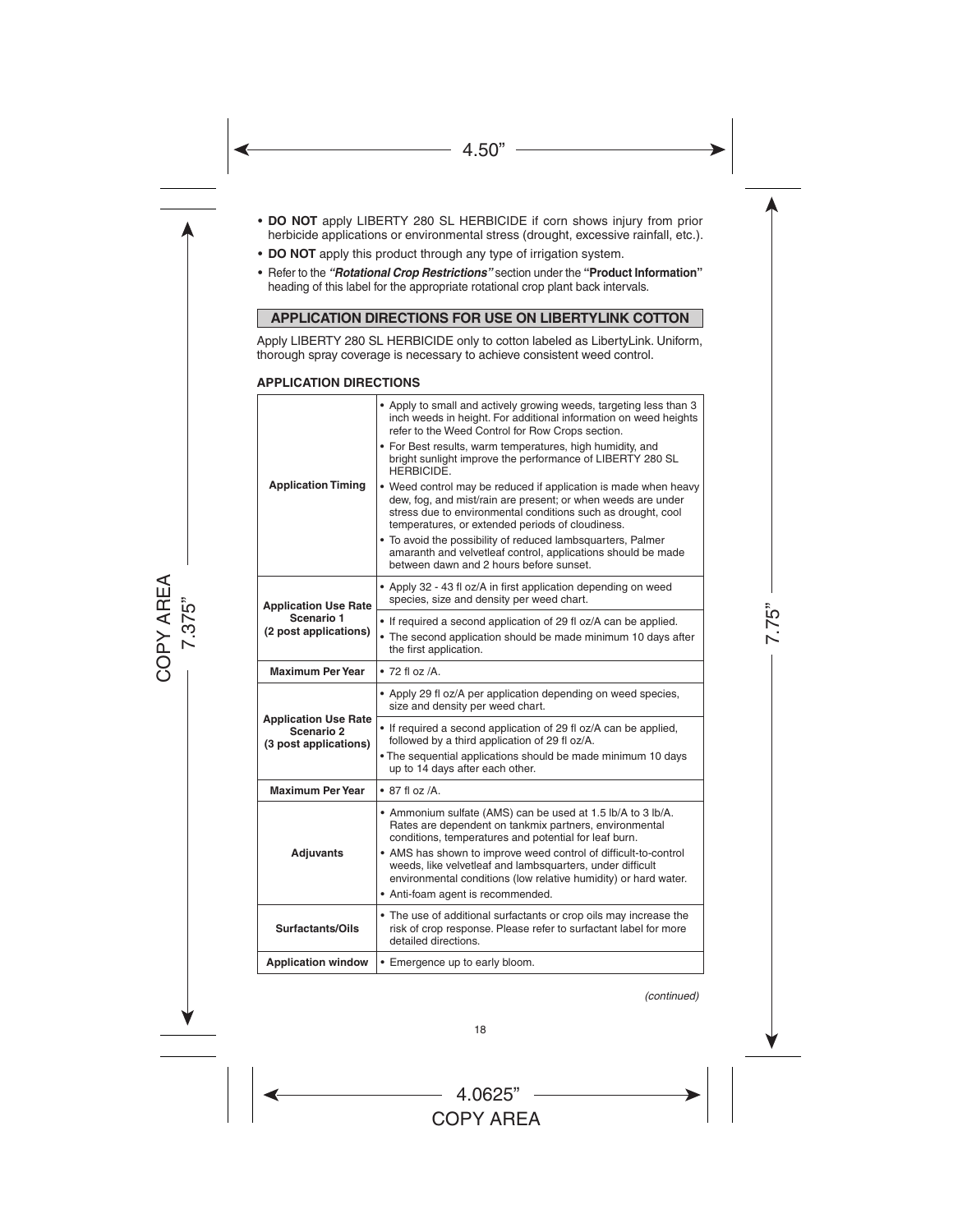| <b>Spray Volume</b>                                      | • 15 GPA minimum.<br>• If dense canopy, large weeds or unfavorable growing conditions<br>are present, increase water volume to a minimum of 20 GPA.                                                                                             |  |  |  |
|----------------------------------------------------------|-------------------------------------------------------------------------------------------------------------------------------------------------------------------------------------------------------------------------------------------------|--|--|--|
| <b>Nozzle Spray Quality</b>                              | • Medium to Coarse nozzles.<br>• LIBERTY 280 SL HERBICIDE is a contact herbicide and<br>requires proper nozzles with uniform thorough spray coverage to<br>achieve optimum weed control.<br>• See nozzle section for more detailed information. |  |  |  |
| Rainfast                                                 | $\bullet$ 4 hours.                                                                                                                                                                                                                              |  |  |  |
| <b>Maximum Number of</b><br><b>Applications per Year</b> | • Refer to Table 5                                                                                                                                                                                                                              |  |  |  |

#### **APPLICATION RATE AND TIMING**

|                                         | Use Pattern   1 <sup>st</sup> Application   2 <sup>nd</sup> Application   3 <sup>rd</sup> Application |                        | <b>Per Year</b> |
|-----------------------------------------|-------------------------------------------------------------------------------------------------------|------------------------|-----------------|
| Option 1   32 - 43 fl oz/A   29 fl oz/A |                                                                                                       |                        | 72 fl oz/A      |
| Option 2   29 fl oz/A                   | 29 fl oz/A                                                                                            | $\frac{1}{29}$ fl oz/A | 87 fl oz/A      |

#### **RESTRICTIONS TO THE DIRECTIONS FOR USE ON LL COTTON**

- **DO NOT** apply LIBERTY 280 SL HERBICIDE to LL cotton in Florida, South of Tampa (Florida Route 60), or in Hawaii, except for test plots or breeding nurseries.
- **DO NOT** apply LIBERTY 280 SL HERBICIDE within 70 days prior to cotton harvest.
- **DO NOT** apply this product through any type of irrigation system.
- • Refer to the *"Rotational Crop Restrictions"* section under the **"Product Information"** heading of this label for the appropriate rotational crop plant back intervals.

#### **LL COTTON TANK MIX INSTRUCTIONS**

• Certain herbicide tank mixes may aid in the performance of LIBERTY 280 SL HERBICIDE. LIBERTY 280 SL HERBICIDE may be applied in tank mix combinations with labeled rates of other products provided these other products are labeled for the timing and method of application for the cotton to be treated. The tank mix partner must be used in accordance with the label limitations and precautions. No label dosage rates may be exceeded. LIBERTY 280 SL HERBICIDE cannot be mixed with any product containing a label prohibition against such mixing.

#### **APPLICATION DIRECTIONS FOR USE ON COTTON**

Application of LIBERTY 280 SL HERBICIDE to cotton varieties not labeled as LibertyLink requires the use of hooded spray equipment designed to minimize exposure of the spray to the cotton stand. Uniform, thorough spray coverage is necessary to achieve consistent weed control.

#### **APPLICATION DIRECTIONS**

| <b>Application Timing</b> | • Apply to small and actively growing weeds, targeting less than 3<br>inch weeds in height. For additional information on weed heights<br>refer to the Weed Control for Row Crops section.                                                          |
|---------------------------|-----------------------------------------------------------------------------------------------------------------------------------------------------------------------------------------------------------------------------------------------------|
|                           | • For Best results, warm temperatures, high humidity, and bright<br>sunlight improve the performance of LIBERTY 280 SL HERBICIDE.                                                                                                                   |
|                           | • Weed control may be reduced if application is made when heavy<br>dew, fog, and mist/rain are present; or when weeds are under<br>stress due to environmental conditions such as drought, cool<br>temperatures, or extended periods of cloudiness. |
|                           | • To avoid the possibility of reduced lambsquarters, Palmer amaranth<br>and velvetleaf control, applications should be made between dawn<br>and 2 hours before sunset.                                                                              |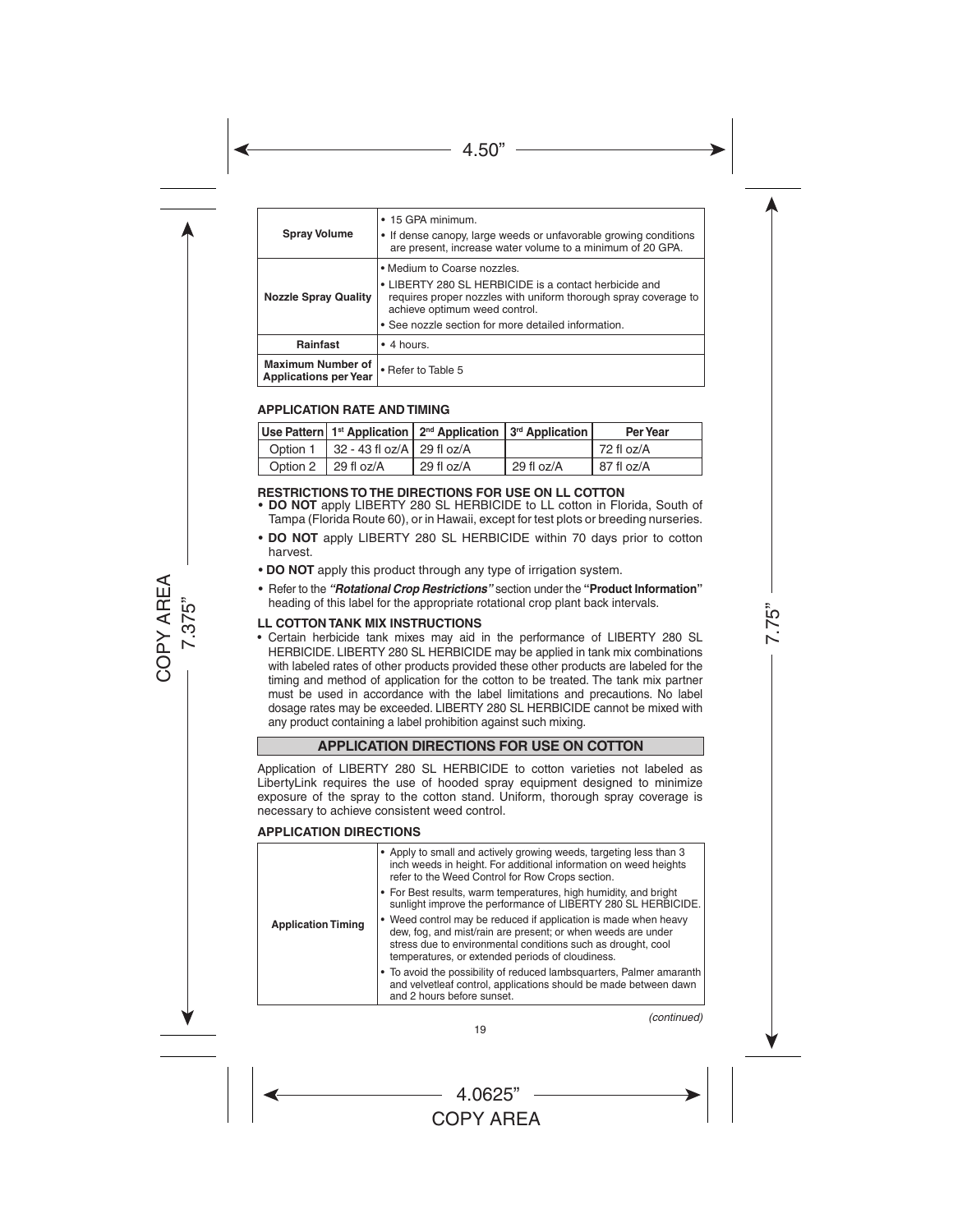| <b>Application Use Rate</b><br>Scenario 1<br>(2 post applications)                                                                                                                                                                                                             | • Apply 32 - 43 fl oz/A in first application depending on weed<br>species, size and density per weed chart.                                                                                                                          |  |  |
|--------------------------------------------------------------------------------------------------------------------------------------------------------------------------------------------------------------------------------------------------------------------------------|--------------------------------------------------------------------------------------------------------------------------------------------------------------------------------------------------------------------------------------|--|--|
|                                                                                                                                                                                                                                                                                | • If required a second application of 29 fl oz/A can be applied.<br>• The second application should be made minimum 10 days up to 14<br>days after the first application.                                                            |  |  |
| <b>Maximum Per Year</b>                                                                                                                                                                                                                                                        | $\bullet$ 72 fl oz /A.                                                                                                                                                                                                               |  |  |
|                                                                                                                                                                                                                                                                                | • Apply 29 fl oz/A per application depending on weed species, size<br>and density per weed chart.                                                                                                                                    |  |  |
| <b>Application Use Rate</b><br>Scenario 2<br>(3 post applications)                                                                                                                                                                                                             | • If required a second application of 29 fl oz/A can be applied,<br>followed by a third application of 29 fl oz/A.                                                                                                                   |  |  |
|                                                                                                                                                                                                                                                                                | • The sequential applications should be made minimum 10 days up<br>to 14 days after each other.                                                                                                                                      |  |  |
| <b>Maximum Per Year</b>                                                                                                                                                                                                                                                        | $\bullet$ 87 fl oz /A.                                                                                                                                                                                                               |  |  |
| <b>Adjuvants</b>                                                                                                                                                                                                                                                               | • Ammonium sulfate (AMS) can be used at 1.5 lb/A to 3 lb/A. Rates<br>are dependent on tankmix partners, environmental conditions,<br>temperatures and potential for leaf burn.                                                       |  |  |
|                                                                                                                                                                                                                                                                                | • AMS has shown to improve weed control of difficult-to-control<br>weeds, like velvetleaf and lambsquarters, under difficult<br>environmental conditions (low relative humidity) or hard water.<br>• Anti-foam agent is recommended. |  |  |
| Surfactants/Oils                                                                                                                                                                                                                                                               | • The use of additional surfactants or crop oils may increase the risk<br>of crop response. Please refer to surfactant label for more detailed<br>directions.                                                                        |  |  |
| <b>Application window</b>                                                                                                                                                                                                                                                      | • Emergence up to early bloom.                                                                                                                                                                                                       |  |  |
|                                                                                                                                                                                                                                                                                | • 15 GPA minimum.                                                                                                                                                                                                                    |  |  |
| <b>Spray Volume</b>                                                                                                                                                                                                                                                            | • If dense canopy, large weeds or unfavorable growing conditions<br>are present, increase water volume to a minimum of 20 GPA.                                                                                                       |  |  |
| • Medium to Coarse nozzles.<br>• LIBERTY 280 SL HERBICIDE is a contact herbicide and<br><b>Nozzle Spray Quality</b><br>requires proper nozzles with uniform thorough spray coverage to<br>achieve optimum weed control.<br>• See nozzle section for more detailed information. |                                                                                                                                                                                                                                      |  |  |
| Rainfast                                                                                                                                                                                                                                                                       | • 4 hours.                                                                                                                                                                                                                           |  |  |
| <b>Maximum Number of</b><br><b>Applications per Year</b>                                                                                                                                                                                                                       | • Refer to Table 4                                                                                                                                                                                                                   |  |  |

#### **APPLICATION METHODS TO NON-LIBERTYLINK COTTON**

Application of LIBERTY 280 SL HERBICIDE to cotton varieties not labeled as LibertyLink requires the use of hooded spray equipment designed to minimize exposure of the spray to the cotton stand. A hooded sprayer directs the spray onto weeds, while shielding the cotton stand from contact. Use nozzles that provide uniform coverage within the treated area. Keep hoods on these sprayers adjusted to protect desirable vegetation. Extreme care must be exercised to avoid exposure of the desirable vegetation to the spray.

With a hooded sprayer, the spray pattern is completely enclosed on the top and all 4 sides by a hood, thereby shielding the crop from the spray solution. This equipment must be set up and operated in a manner that avoids bouncing or raising the hoods off the ground in any way. The spray hoods must be operated on the ground or skimming across the ground. Tractor speed must be adjusted to avoid bouncing of the spray hoods. Avoid operation on rough or sloping ground where the spray hoods might be raised off the ground. If the hoods are raised, spray particles may escape and come into contact with the cotton, causing damage or destruction of the crop. *(continued)*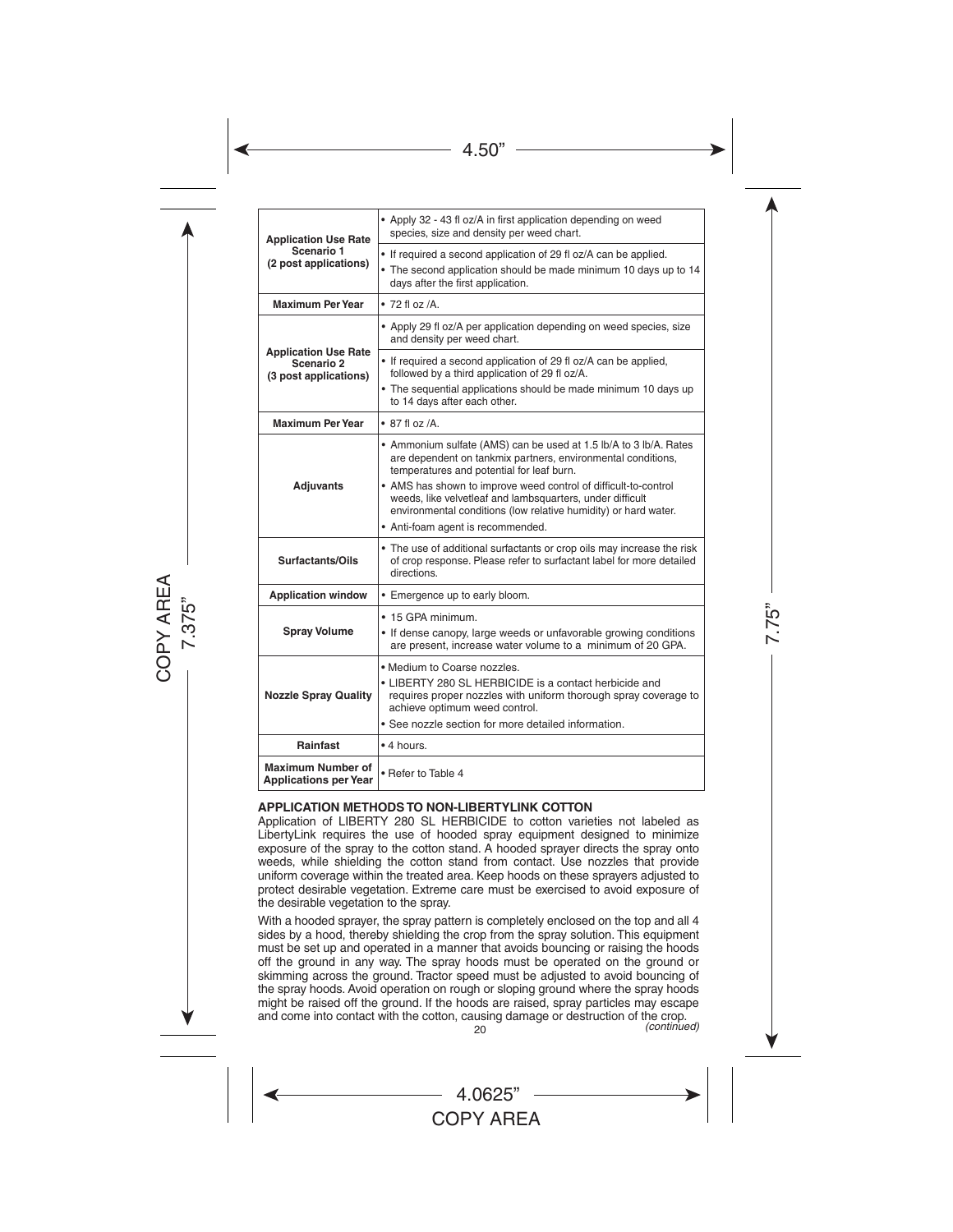Herbicide rates and spray volume Instructions are presented as broadcast equivalents and must be reduced in proportion to the area actually treated. Use the following formulas to calculate the correct rate and volume per planted (field) acre:

| Band width in inches<br>Row width in inches | X | <b>Broadcast RATE</b><br>per acre            | Amount of banded<br>product<br>needed per acre |
|---------------------------------------------|---|----------------------------------------------|------------------------------------------------|
| Band width in inches<br>Row width in inches | X | Broadcast spray<br><b>VOLUME</b><br>per acre | Banded spray<br>volume<br>needed per acre      |

#### **POST-HARVEST - Fall Burndown**

LIBERTY 280 SL HERBICIDE may be applied as a post-harvest burndown treatment to fields (after cotton harvest). Up to 43 fl oz/A of LIBERTY 280 SL HERBICIDE may be applied in a single application to control larger weeds growing in the crop at the time of harvest. If more than 29 fl oz/A is used in a single application, the **yearly** total may not exceed 72 fl oz/A, including all application timings. Refer to the R*otational Crop Restrictions* section of this label for appropriate rotational crop information.

#### **COTTON TANK MIX INSTRUCTIONS**

Certain tank mixes may aid in the performance of LIBERTY 280 SL HERBICIDE. LIBERTY 280 SL HERBICIDE may be applied in tank mix combinations with labeled rates of other products provided these other products are labeled for the timing and method of application for the cotton to be treated. The tank mix partner must be used in accordance with the label limitations and precautions. No label dosage rates may be exceeded. LIBERTY 280 SL HERBICIDE cannot be mixed with any product containing a label prohibition against such mixing.

#### **APPLICATION DIRECTIONS FOR USE ON LIBERTYLINK SOYBEANS**

Apply LIBERTY 280 SL HERBICIDE only to soybean designated as LibertyLink. Uniform, thorough spray coverage is necessary to achieve optimum weed control.

#### **APPLICATION DIRECTIONS**

| <b>Application Timing</b>   | • Apply to small and actively growing weeds, targeting less than 3<br>inch weeds in height. For additional information on weed heights<br>refer to the Weed Control for Row Crops section.                                                          |  |  |  |
|-----------------------------|-----------------------------------------------------------------------------------------------------------------------------------------------------------------------------------------------------------------------------------------------------|--|--|--|
|                             | • For Best results, warm temperatures, high humidity, and<br>bright sunlight improve the performance of LIBERTY 280 SL<br><b>HERBICIDE</b>                                                                                                          |  |  |  |
|                             | • Weed control may be reduced if application is made when heavy<br>dew, fog, and mist/rain are present; or when weeds are under<br>stress due to environmental conditions such as drought, cool<br>temperatures, or extended periods of cloudiness. |  |  |  |
|                             | • To avoid the possibility of reduced lambsquarters, Palmer<br>amaranth and velvetleaf control, applications should be made<br>between dawn and 2 hours before sunset.                                                                              |  |  |  |
| <b>Application window</b>   | • Emergence up to bloom or R1 growth stage.                                                                                                                                                                                                         |  |  |  |
| <b>Application Use Rate</b> | • Apply 32 - 43 fl oz/A depending on weed species, size and<br>density per weed chart.                                                                                                                                                              |  |  |  |
|                             | • If required a second application of 32 - 43 fl oz/A can be applied<br>up to a yearly maximum of 87 fl oz/A.                                                                                                                                       |  |  |  |
|                             | • The second application should be made minimum 5 days after<br>the first application.                                                                                                                                                              |  |  |  |
| <b>Maximum Per Year</b>     | $\bullet$ 87 fl oz /A.                                                                                                                                                                                                                              |  |  |  |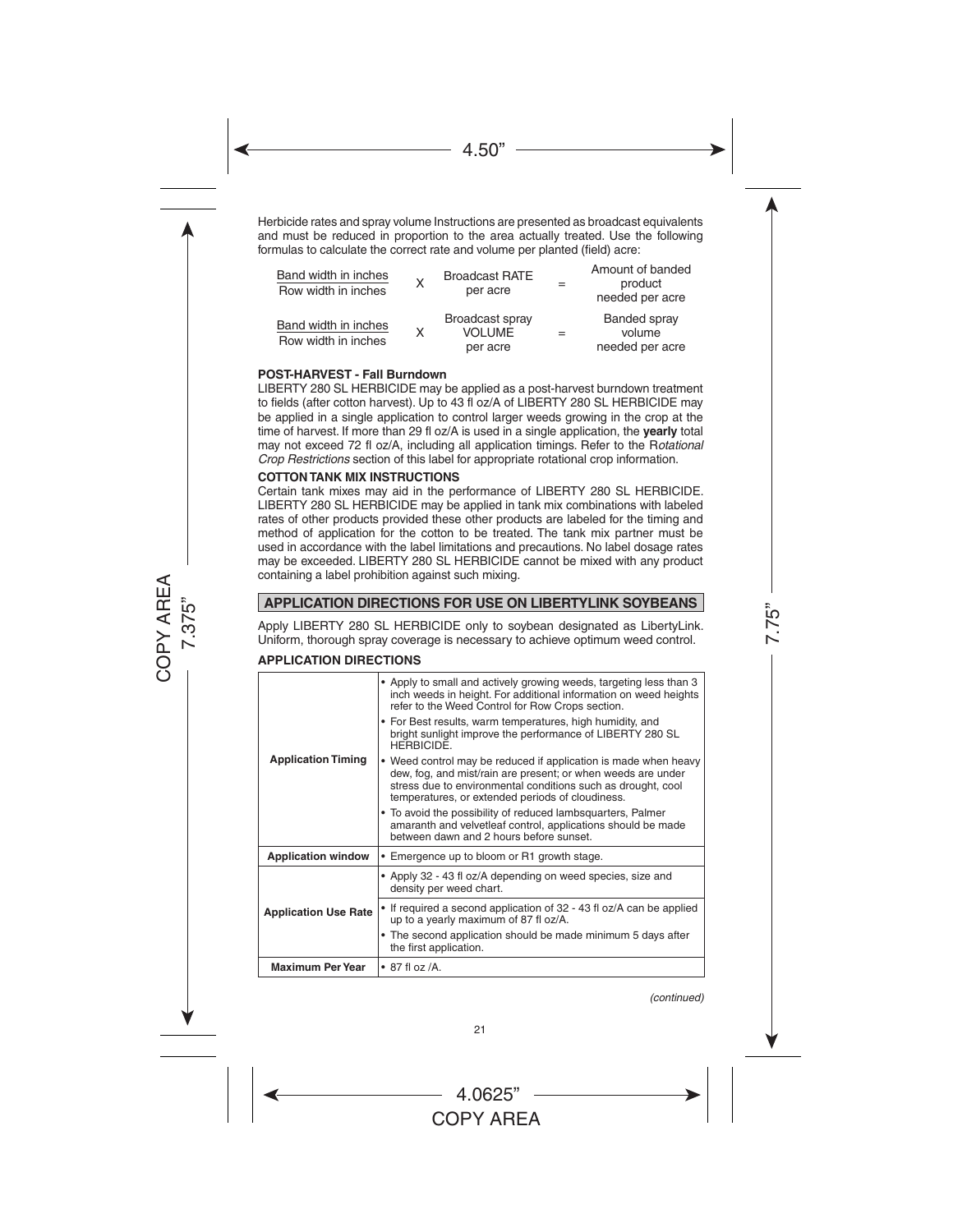| Adjuvant                                                 | • Ammonium sulfate (AMS) can be used at 1.5 lb/A to 3 lb/A.<br>Rates are dependent on tankmix partners, environmental<br>conditions, temperatures and potential for leaf burn.<br>• AMS has shown to improve weed control of difficult-to-control<br>weeds, like velvetleaf and lambsquarters, under difficult<br>environmental conditions (low relative humidity) or hard water.<br>• Anti-foam agent is recommended. |
|----------------------------------------------------------|------------------------------------------------------------------------------------------------------------------------------------------------------------------------------------------------------------------------------------------------------------------------------------------------------------------------------------------------------------------------------------------------------------------------|
| Surfactants/Oils                                         | • The use of additional surfactants or crop oils may increase the<br>risk of crop response. Please refer to surfactant label for more<br>detailed directions.                                                                                                                                                                                                                                                          |
| <b>Spray Volume</b>                                      | • 15 GPA minimum.<br>• If dense canopy, large weeds or unfavorable growing conditions<br>are present, increase water volume to a minimum of 20 GPA.                                                                                                                                                                                                                                                                    |
| <b>Nozzle Spray Quality</b>                              | • Medium to Coarse nozzles.<br>• LIBERTY 280 SL HERBICIDE is a contact herbicide and<br>requires proper nozzles with uniform thorough spray coverage to<br>achieve optimum weed control.<br>• See nozzle section for more detailed information.                                                                                                                                                                        |
| Rainfast                                                 | • 4 hours.                                                                                                                                                                                                                                                                                                                                                                                                             |
| <b>Maximum Number of</b><br><b>Applications per Year</b> | • Refer to Table 5                                                                                                                                                                                                                                                                                                                                                                                                     |

#### **APPLICATION RATE AND TIMING**

| Use Pattern Rate Ranges     |                             |            |  |  |
|-----------------------------|-----------------------------|------------|--|--|
| 1 <sup>st</sup> Application | 2 <sup>nd</sup> Application | Per Year   |  |  |
| $32 - 43$ fl oz/A           | $32 - 43$ fl oz/A           | 87 fl oz/A |  |  |

#### **RESTRICTIONS TO THE DIRECTIONS FOR USE ON LL SOYBEANS**

- • **DO NOT** apply LIBERTY 280 SL HERBICIDE within 70 days of harvesting LL soybean seed.
- **DO NOT** apply more than 87 fl oz/A of LIBERTY 280 SL HERBICIDE on LL soybeans per year.
- **DO NOT** graze the treated crop or cut for hay.
- • **DO NOT** use nitrogen solutions as spray carriers. A silicone-based antifoam agent may be added if needed.
- **DO NOT** apply LIBERTY 280 SL HERBICIDE if soybeans show injury from prior herbicide applications or environmental stress (drought, excessive rainfall, etc.).
- **DO NOT** apply this product through any type of irrigation system.
- • Refer to the *"Rotational Crop Restrictions"* section under the **"Product Information"** heading of this label for the appropriate rotational crop plant back intervals.
- Sequential applications should be at least 5 days apart.

#### **LL SOYBEAN TANK MIX INSTRUCTIONS**

Certain herbicide tank mixes may complement LIBERTY 280 SL HERBICIDE. No additional surfactant is needed with any tank mix partner. LIBERTY 280 SL HERBICIDE may be applied in tank mix combinations with labeled rates of other products provided these other products are labeled for the timing and method of application for the soybean to be treated. The tank mix partner must be used in accordance with the label limitations and precautions. No label dosage rates may be exceeded. LIBERTY 280 SL HERBICIDE cannot be mixed with any product containing a label prohibition against such mixing.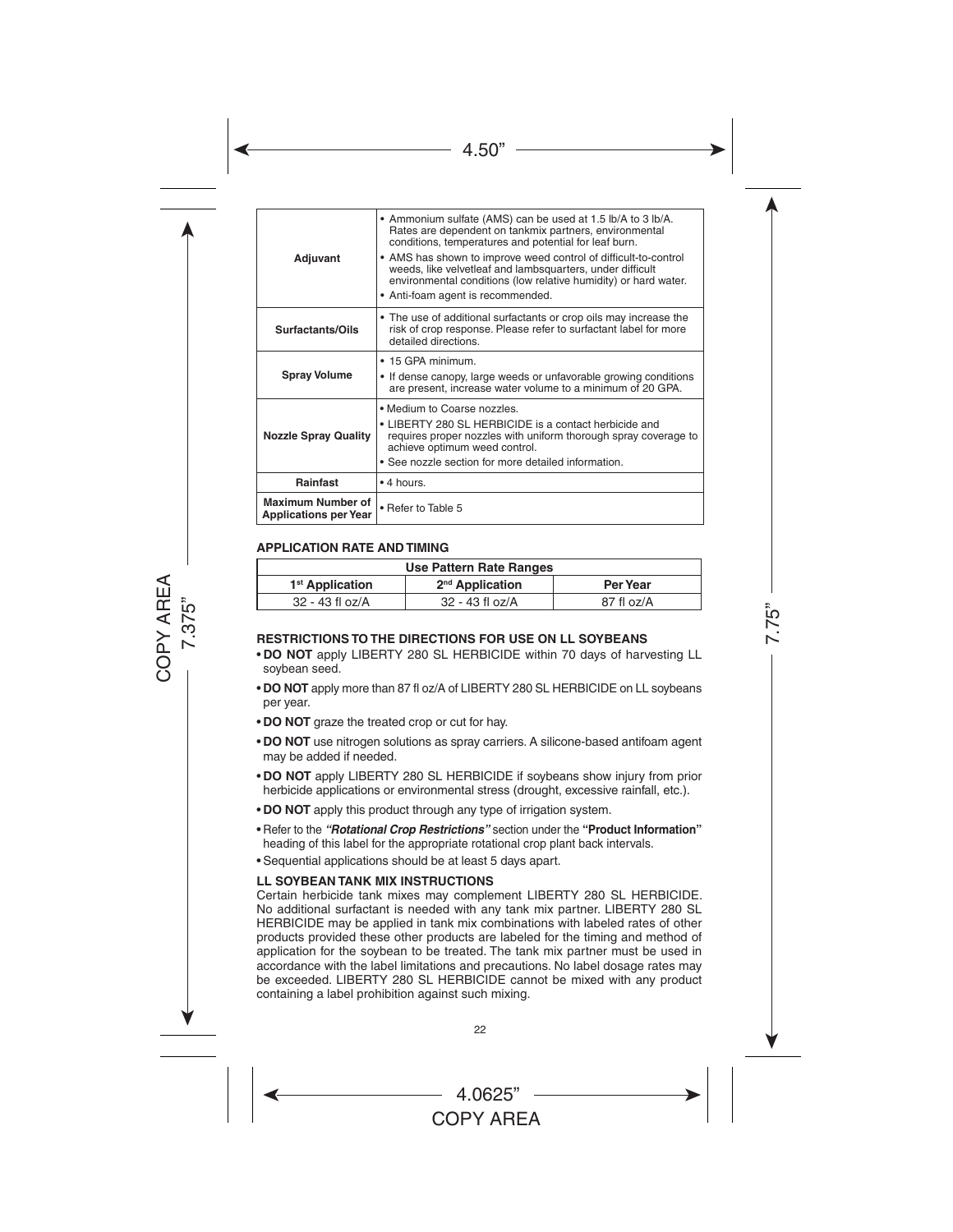#### **APPLICATION DIRECTIONS FOR LIBERTYLINK CANOLA, CORN, COTTON, AND SOYBEAN SEED PROPAGATION**

LIBERTY 280 SL HERBICIDE may be applied to select out susceptible "segregates," i.e., canola, corn, cotton, and soybean plants that are not tolerant to glufosinate-ammonium during seed propagation.

- **• LL Canola:** LIBERTY 280 SL HERBICIDE may also be used in canola seed propagation as a foliar spray to selectively eliminate canola plants that do not carry a gene that imparts tolerance to glufosinate-ammonium and as such, can be applied to remove susceptible segregates during canola seed propagation. Breeding material not possessing the glufosinate-ammonium tolerance gene will be severely injured or killed if treated with this herbicide. See *Application Use Directions for Use on Canola* for use rates and application timing.
- **• LL Corn:** Inbred lines, plants not possessing glufosinate-ammonium tolerance, will be severely injured or killed if treated with this herbicide. A hooded sprayer may be used to protect plants from coming into contact with the herbicide application. For the selection of tolerant corn "segregates", LIBERTY 280 SL HERBICIDE may be applied at 22 fl oz/A plus AMS at 3 lb/A (17 lb/100 gallons) when corn is in the V-3 to V-4 stage of growth, i.e., 3 to 4 developed collars. A second treatment of 22 fl oz/A plus AMS at 3 lbs/A may be applied when the corn is in the V-6 to V-7 stage of growth or up to 24" tall. Sequential applications should be at least 10 days apart. When temperatures exceed 85° F, the rate of AMS can be reduced to 1.5 lbs/A (8.5 lbs/100 gallons) to reduce potential leaf burn.
- **• LL Cotton:** LIBERTY 280 SL HERBICIDE may also be used in cotton seed propagation as a foliar spray to selectively eliminate cotton plants that do not carry a gene that imparts tolerance to glufosinate-ammonium and as such, can be applied to remove susceptible segregates during cotton seed propagation. Breeding material not possessing the glufosinate-ammonium tolerance gene will be severely injured or killed if treated with this herbicide. See *Application Use Directions for Use on Cotton* for use rates and application timing.
- **• LL Soybeans:** For the selection of tolerant soybean "segregates", LIBERTY 280 SL HERBICIDE may be applied at up to 32-43 fl oz/A when soybean is in the third trifoliate stage. A second treatment of 32 - 43 fl oz/A may be applied up to but not including the bloom growth stage of soybean. Sequential applications should be at least 5 days apart.

#### **APPLICATION DIRECTIONS FOR USE ON LIBERTYLINK SWEET CORN**

Apply LIBERTY 280 SL HERBICIDE only to sweet corn labeled as LibertyLink. Uniform, thorough spray coverage is necessary to achieve consistent weed control.

#### **APPLICATION DIRECTIONS**

| <b>Application Timing</b> | • Apply to small and actively growing weeds, targeting less than 3<br>inch weeds in height. For additional information on weed heights<br>refer to the Weed Control for Row Crops section.                                                          |
|---------------------------|-----------------------------------------------------------------------------------------------------------------------------------------------------------------------------------------------------------------------------------------------------|
|                           | • For Best results, warm temperatures, high humidity, and bright<br>sunlight improve the performance of LIBERTY 280 SL HERBICIDE.                                                                                                                   |
|                           | • Weed control may be reduced if application is made when heavy<br>dew, fog, and mist/rain are present; or when weeds are under<br>stress due to environmental conditions such as drought, cool<br>temperatures, or extended periods of cloudiness. |
|                           | • To avoid the possibility of reduced lambsquarters, Palmer<br>amaranth and velvetleaf control, applications should be made<br>between dawn and 2 hours before sunset.                                                                              |
| <b>Application window</b> | • Emergence up to V6 stage of growth.                                                                                                                                                                                                               |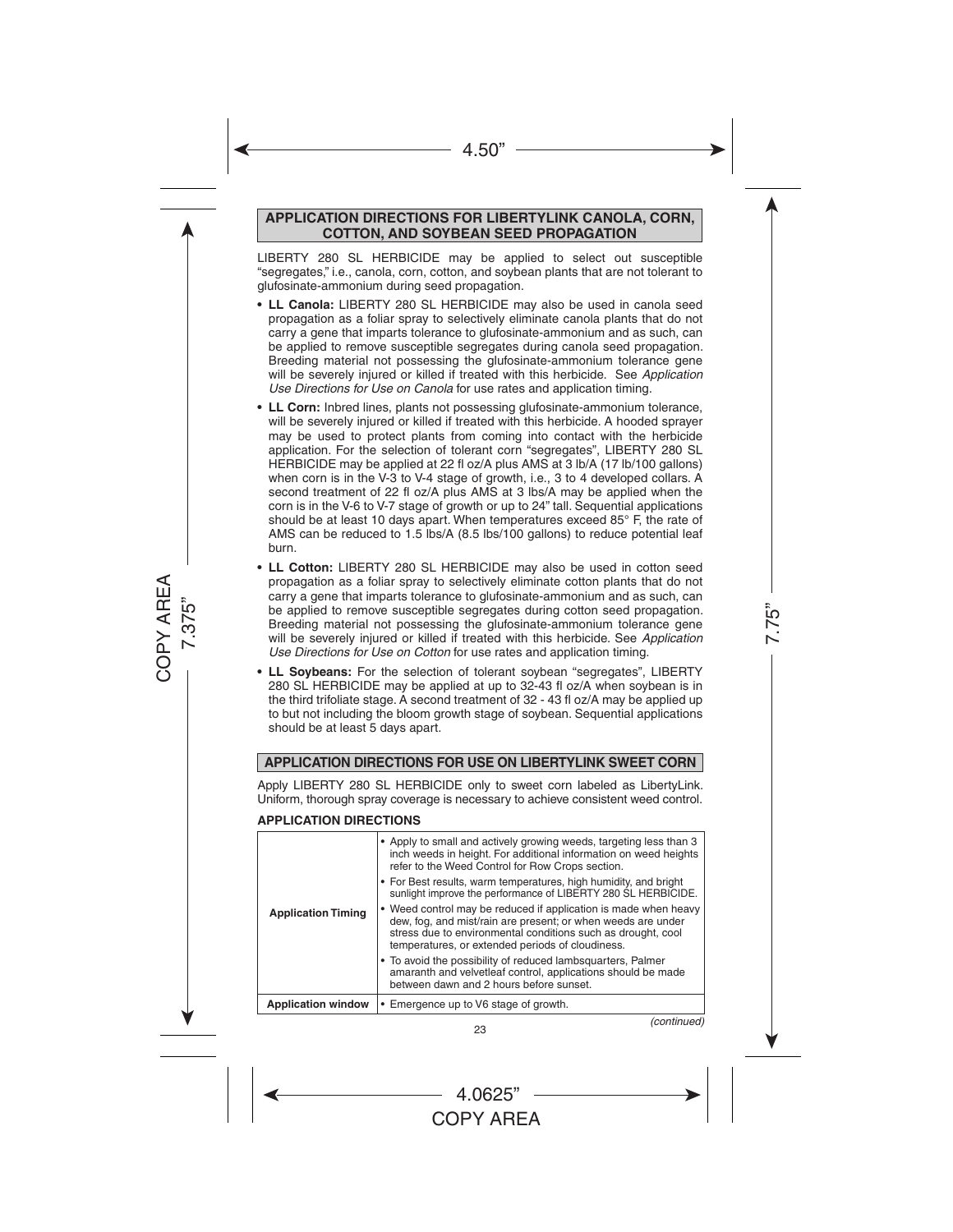| <b>Application Use Rate</b>                                            | • Apply 22 fl oz/A depending on weed species, size and density<br>per weed chart.                                                                                                               |
|------------------------------------------------------------------------|-------------------------------------------------------------------------------------------------------------------------------------------------------------------------------------------------|
|                                                                        | • If required, a second application of 22 fl oz/A can be applied.<br>• The second application should be made minimum 7 days after<br>the first application.                                     |
|                                                                        | • Apply 22 fl oz/A depending on weed species, size and density<br>per weed chart.<br>• Recommended tank mix partners eq: Atrazine, Laudis,                                                      |
|                                                                        | Capreno, DiFlexx.                                                                                                                                                                               |
|                                                                        | • If required, a second application of 22 fl oz/A can be applied.                                                                                                                               |
| <b>Application Use</b><br><b>Rate with Tank Mix</b><br><b>Partners</b> | • The second application should be made minimum 7 days after<br>the first application.                                                                                                          |
|                                                                        | • Tank mixes may aid in the performance of LIBERTY 280 SL<br>HERBICIDE. Please refer to weed chart tables for a listing of<br>weed species controlled at this rate.                             |
|                                                                        | • No additional surfactant is needed with any tank mix partner.                                                                                                                                 |
|                                                                        | • The tank mix partner must be used in accordance with the label<br>limitations and precautions.                                                                                                |
|                                                                        | . No label dosage rates may be exceeded.                                                                                                                                                        |
|                                                                        | • LIBERTY 280 SL HERBICIDE cannot be mixed with any product<br>containing a label prohibition against such mixing.                                                                              |
| <b>Maximum Per Year</b>                                                | $\bullet$ 44 fl oz /A.                                                                                                                                                                          |
| Adjuvant                                                               | • Ammonium sulfate (AMS) can be used at 1.5 lb/A to 3 lb/A.<br>Rates are dependent on tankmix partners, environmental<br>conditions, temperatures and potential for leaf burn.                  |
|                                                                        | • AMS has shown to improve weed control of difficult-to-control<br>weeds, like velvetleaf and lambsquarters, under difficult<br>environmental conditions (low relative humidity) or hard water. |
|                                                                        | • Anti-foam agent is recommended.                                                                                                                                                               |
| Surfactants/Oils                                                       | • The use of additional surfactants or crop oils may increase the<br>risk of crop response. Please refer to surfactant label for more<br>detailed directions.                                   |
|                                                                        | • 15 GPA minimum.                                                                                                                                                                               |
| <b>Spray Volume</b>                                                    | • If dense canopy, large weeds or unfavorable growing conditions<br>are present, increase water volume to a minimum of 20 GPA.                                                                  |
|                                                                        | • Medium to Coarse nozzles.                                                                                                                                                                     |
| <b>Nozzle Spray Quality</b>                                            | • LIBERTY 280 SL HERBICIDE is a contact herbicide and<br>requires proper nozzles with uniform thorough spray coverage to<br>achieve optimum weed control.                                       |
|                                                                        | • See nozzle section for more detailed information.                                                                                                                                             |
| <b>Rainfast</b>                                                        | $\bullet$ 4 hours                                                                                                                                                                               |
| <b>Maximum Number of</b><br><b>Applications per Year</b>               | • Refer to Table 5                                                                                                                                                                              |

#### **RESTRICTIONS TO THE DIRECTIONS FOR USE ON LL SWEET CORN**

- **DO NOT** apply LIBERTY 280 SL HERBICIDE within 50 days of harvesting sweet corn ears and within 55 days of harvesting stover.
- If LIBERTY 280 SL HERBICIDE was used in a burndown application, no post emergence applications may be applied to the crop.
- **DO NOT** use nitrogen solutions as spray carriers.
- • **DO NOT** apply LIBERTY 280 SL HERBICIDE if corn shows injury from prior herbicide applications or environmental stress (drought, excessive rainfall, etc.).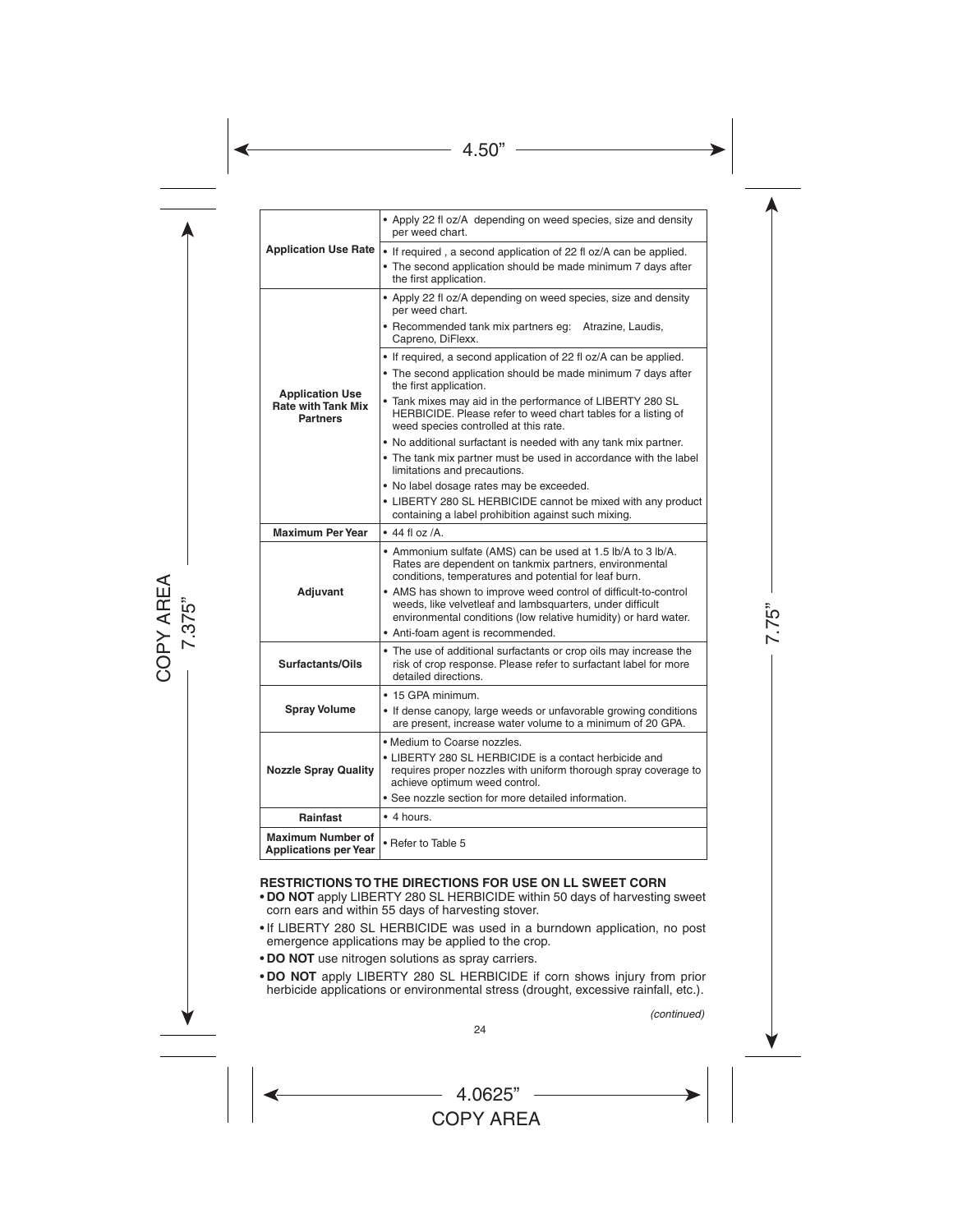- **DO NOT** apply this product through any type of irrigation system.
- **DO NOT** apply more than 44 fl oz/A of LIBERTY 280 SL HERBICIDE on sweet corn per year.
- • **DO NOT** apply more than two applications of LIBERTY 280 SL HERBICIDE to the sweet corn crop. Sequential applications should be at least 7 days apart.

Refer to the "*Rotational Crop Restrictions*" section under the **"Product Information**" heading of this label for the appropriate rotational crop plant back intervals.

See "Application Directions for Use on Field Corn and Silage Corn" for "Application Methods", "Mixing Instructions," and "Weed control Tables."

#### **FALLOW FIELDS OR POST HARVEST**

LIBERTY 280 SL HERBICIDE may be used as a substitute for tillage in fallow fields to control or suppress weeds listed in the **Weed Control for Row Crops**  section of this label. Applications may be made in fallow fields, post-harvest, prior to planting or emergence of any crop listed on this label.

Apply LIBERTY 280 SL HERBICIDE at 22 or 29 fl oz/A to fallow fields to control specific weeds. LIBERTY 280 SL HERBICIDE must be applied with ammonium sulfate. Tank mixes with 2,4-D, glyphosate or atrazine are recommended with LIBERTY 280 SL HERBICIDE to enhance total weed control. When using LIBERTY 280 SL HERBICIDE in tank mix combinations, follow the precautions and directions of use of the most restrictive label. See the *Application and Mixing Procedures* section of this label for additional information on how to apply this product. See the **"Product Information"** section of this label for rotational crop restrictions.

## **STORAGE AND DISPOSAL**

Do not contaminate water, food, or feed by storage or disposal.

**PESTICIDE STORAGE:** Do not use or store near heat or open flame. Keep the container tightly closed and dry in a cool, well-ventilated place. Storage temperature should not exceed 125°F. If storage temperature for bulk LIBERTY 280 SL HERBICIDE is below 32°F, the material should not be pumped until its temperature exceeds 32° F. Protect against direct sunlight.

**PESTICIDE DISPOSAL:** Wastes resulting from the use of this product may be disposed of on-site or at an approved waste disposal facility.

#### **CONTAINER HANDLING:**

#### *Rigid, Non-refillable containers small enough to shake (i.e., with capacities equal to or less than 5 gallons)*

Non-refillable container. Do not reuse or refill this container. Triple rinse container promptly after emptying. Triple rinse as follows: Empty the remaining contents into application equipment or a mix tank and drain for 10 seconds after the flow begins to drip. Fill the container 1/4 full with water and recap. Shake for 10 seconds. Pour rinsate into application equipment or a mix tank or store rinsate for later use or disposal. Drain for 10 seconds after the flow begins to drip. Repeat this procedure two more times. Once container is rinsed, then offer for recycling if available or reconditioning if appropriate; or puncture and dispose of in a sanitary landfill, or by incineration; or, if allowed by State and local authorities, by burning. If burned, stay out of smoke.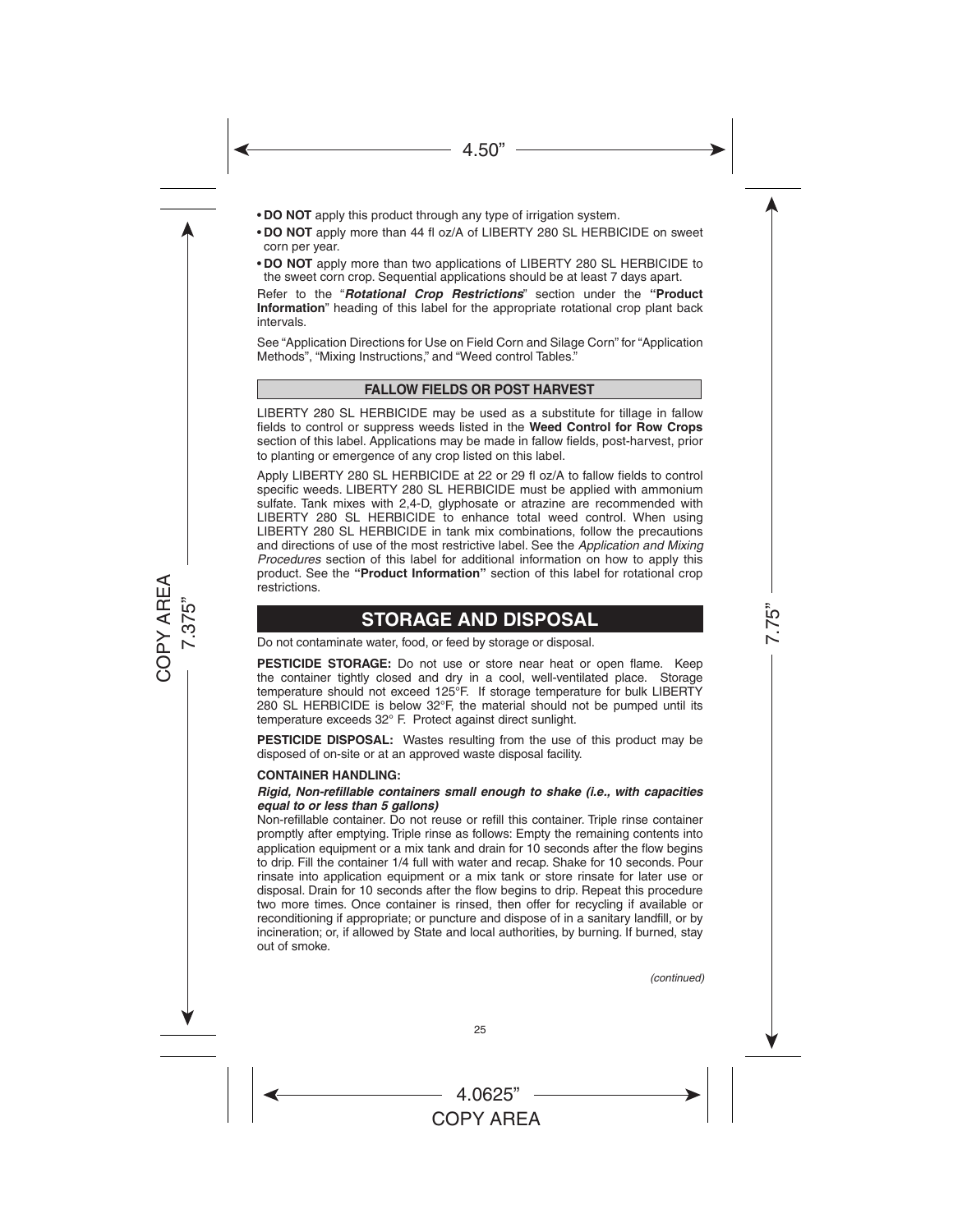#### *Bottom discharge Intermediate Bulk Container (IBC) (containers with capacities greater than 50 lbs)*

Refillable container. Refill this container with pesticide only. Do not reuse this container for any other purpose. Cleaning before refilling is the responsibility of the refiller. Pressure rinsing the container before final disposal is the responsibility of the person disposing of the container. Empty the remaining contents from the Intermediate Bulk container (IBC) into application equipment or mix tank. Raise the bottom of the IBC by 1.5 inch on the side which is opposite of the bottom discharge valve to promote more complete product removal. Completely remove the top lid of the IBC. Use water pressurized to at least 40 PSI to rinse all interior portions. Continuously pump or drain rinsate into application equipment or rinsate collection system while pressure rinsing. Continue pressure rinsing for 2 minutes or until rinsate becomes clear. Replace the lid and close bottom valve. Contact your Ag retailer or Bayer CropScience for container return, disposal, and recycling recommendations.

## **IMPORTANT: READ BEFORE USE**

Read the entire Directions for Use, Conditions, Disclaimer of Warranties and Limitations of Liability before using this product. If terms are not acceptable, return the unopened product container at once.

By using this product, user or buyer accepts the following Conditions, Disclaimer of Warranties and Limitations of Liability.

**CONDITIONS:** The directions for use of this product are believed to be adequate and must be followed carefully. However, it is impossible to eliminate all risks associated with the use of this product. Crop injury, ineffectiveness or other unintended consequences may result because of such factors as weather conditions, presence of other materials, or the manner of use or application, all of which are beyond the control of Bayer CropScience. All such risks shall be assumed by the user or buyer.

**DISCLAIMER OF WARRANTIES:** TO THE EXTENT CONSISTENT WITH APPLICABLE LAW, BAYER CROPSCIENCE MAKES NO OTHER WARRANTIES, EXPRESS OR IMPLIED, OF MERCHANTABILITY OR OF FITNESS FOR A PARTICULAR PURPOSE OR OTHERWISE, THAT EXTEND BEYOND THE STATEMENTS MADE ON THIS LABEL. No agent of Bayer CropScience is authorized to make any warranties beyond those contained herein or to modify the warranties contained herein. TO THE EXTENT CONSISTENT WITH APPLICABLE LAW, BAYER CROPSCIENCE DISCLAIMS ANY LIABILITY WHATSOEVER FOR SPECIAL, INCIDENTAL OR CONSEQUENTIAL DAMAGES RESULTING FROM THE USE OR HANDLING OF THIS PRODUCT.

**LIMITATIONS OF LIABILITY:** TO THE EXTENT CONSISTENT WITH APPLICABLE LAW, THE EXCLUSIVE REMEDY OF THE USER OR BUYER FOR ANY AND ALL LOSSES, INJURIES OR DAMAGES RESULTING FROM THE USE OR HANDLING OF THIS PRODUCT, WHETHER IN CONTRACT, WARRANTY, TORT, NEGLIGENCE, STRICT LIABILITY OR OTHERWISE, SHALL NOT EXCEED THE PURCHASE PRICE PAID, OR AT BAYER CROPSCIENCE'S ELECTION, THE REPLACEMENT OF PRODUCT.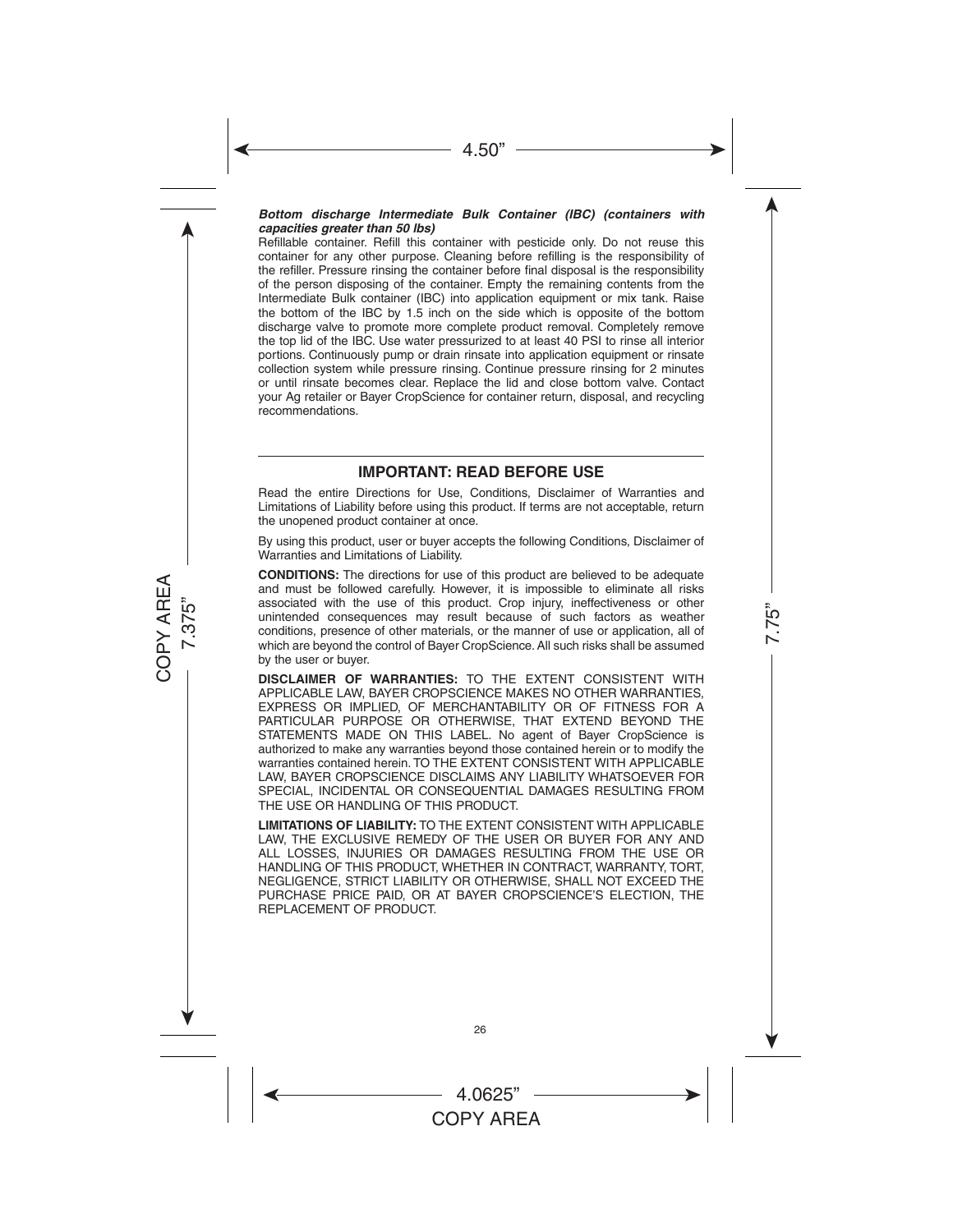Laudis, Liberty, LibertyLink, Rely, and the LibertyLink design are registered trademarks of Bayer CropScience.

Impact is a registered trademark of Amvac Chemical Company.

Guardsman Max, Poast, Prowl, Pursuit, and Status are registered trademarks and Distinct and Raptor are trademarks of BASF Corporation.

Firstrate, Surflan, Goal, and Hornet are registered trademarks and Pendimax is a trademark of Dow AgroSciences.

Assure, Classic, Direx, Harmony, Karmex, Staple, Synchony, Sinbar, and Vitron are registered trademarks of E. I. DuPont de Nemours Company.

Aim is a trademark of FMC.

Cotoran is a registered trademark of ADAMA AGAN LTD.

Permit and Yukon are registered trademarks of Monsanto.

Camix, Caparol, Dual Magnum, Flexstar, Fusilade, Fusion, Lexar, Lumax, Reflex, Solicam, Princep, and Spirit are registered trademarks and Callisto and NorthStar, are trademarks of Syngenta Group Company.

Cobra, Resource, Chateau, and Select are registered trademarks and Phoenix and Select Max are trademarks of Valent U.S.A. Company.

Ultra Blazer is a registered trademark of United Phosphorus, Inc.

# Bayer